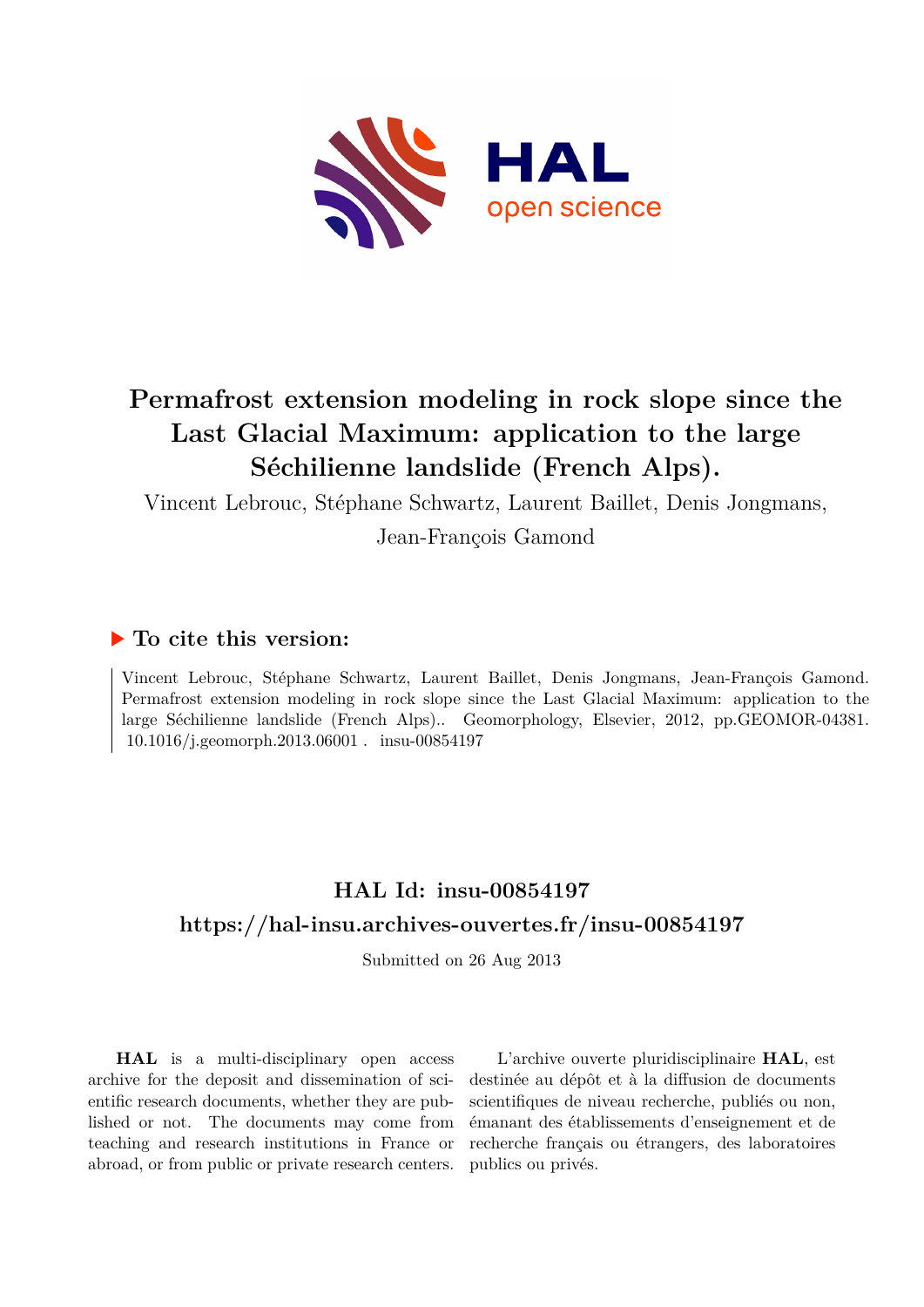- **Permafrost extension modeling in a rock slope since the Last Glacial**
- **Maximum: application to the large Séchilienne landslide (French**
- **Alps).**
- 
- 5 V. Lebrouc, S. Schwartz, L. Baillet, D. Jongmans, and J.F. Gamond
- ISTerre, ISTerre, Université de Grenoble 1, CNRS, F-38041 Grenoble, France
- 
- 8 \*Corresponding author. Tel: 33 4 76 63 59 04; Fax: 33 4 76 51 40 58<br>
9 E-mail address: Stephane. Schwartz@ujf-grenoble.fr (S. Schwartz)
- E-mail address: Stephane.Schwartz@ujf-grenoble.fr (S. Schwartz)
-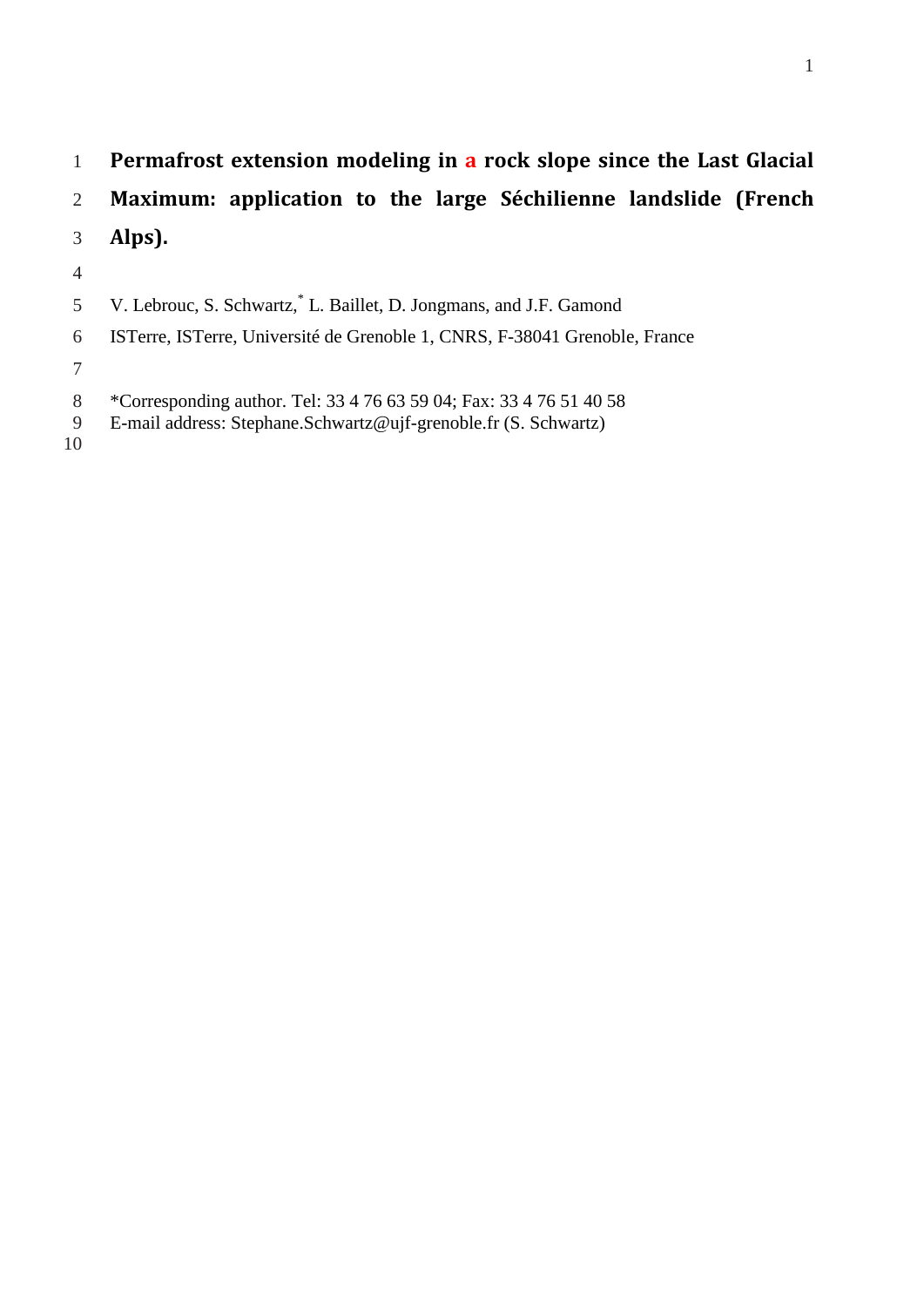#### **Abstract**

 Recent dating performed on large landslides in the Alps reveal that the initiation of instability did not immediately follow deglaciation but occurred several thousand years after ice down- wastage in the valleys. This result indicates that debuttressing is not the immediate cause of landslide initiation. The period of slope destabilization appears to coincide with the wetter and warmer Holocene Climatic Optimum, indicating a climatic cause of landslide triggering, although the role of seismic activity cannot be ruled out. A phenomenon which may partly explain the delay between valley deglaciation and gravitational instability is the temporal persistence of thick permafrost layers developed in the Alps since the Last Glacial Maximum (LGM). This hypothesis was tested through 2D thermal numerical modeling of the large Séchilienne landslide (Romanche valley, French Alps) using plausible input parameter values. Simulation results suggest that permafrost vanished in the Séchilienne slope at 10 to 11 ka, 3,000 to 4,000 years following the total ice down-wastage of the Romanche valley at 14.3 ka. Permafrost persistence could have contributed to the failure delay by temporally strengthening the slope. Numerical simulations also show that the permafrost depth expansion approximately fits the thickness of ground affected by gravitational destabilization, as deduced from geophysical investigations. These results further suggest that permafrost development, associated with an ice segregation mechanism, damaged the rock slope and influenced the resulting landslide geometry.

 Keywords: Permafrost modeling; TTOP model; Last Glacial Maximum; Large landslide; French Alps; Séchilienne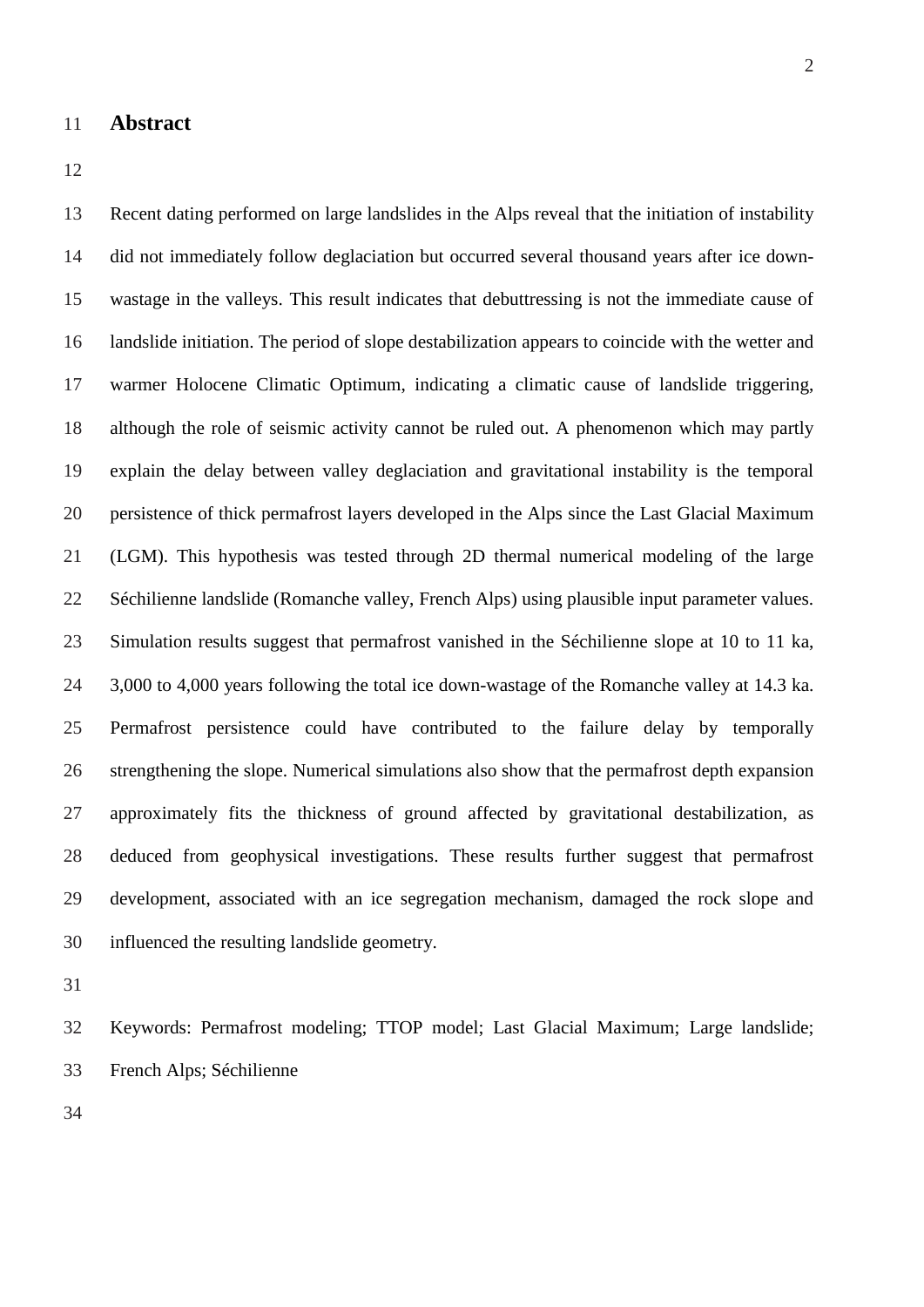## **1. Introduction**

 The triggering of large gravitational movements in mountainous areas, following the last Pleistocene glacial retreat, has been a debated question for many years (for a recent review, see Sanchez et al., 2010). Glacial slope steepening and subsequent debutressing (lateral stress release resulting from ice melting) have been frequently proposed as major causes of rock- slope failures (Cruden and Hu, 1993; Augustinus, 1995; Cossart et al., 2008), although the role of other phenomena like cleft-water pressure, seismic activity and climatic changes have also been invoked (Ballantyne, 2002; Hormes et al., 2008; Ivy-Ochs et al., 2009; Le Roux et al., 2009). Local factors like relief and favorable fracture patterns also play a role in predisposing slopes to fail (Korup et al., 2007). In the last ten years, dating methods, mainly 46 the  ${}^{14}C$  and cosmic ray exposure (CRE) techniques, have provided chronological constraints on the failure time for major large alpine landslides (e.g., Bigot-Cormier et al., 2005; Deplazes et al., 2007; Prager et al., 2009; Ivy-Ochs et al., 2009; Le Roux et al., 2009). In the Alps, surface exposure age measurements in the above studies show that large landslides initiated around the early to mid-Holocene: Fernpass (Austria, 4.1 ka), Flims (Switzerland, 8.9 ka), Kandertal (Switzerland, 9.6 ka), Köfels (Austria, 9.8 ka), La Clapière (France, 10.3 ka), Séchilienne (France, 6.4 ka) and Valtellina (Italy, 7.4 ka). The time interval following total melting of ice in valleys during which the slope endures the new state of stress before the initiation of failure (pre-failure endurance; Ballantyne, 2002) was estimated at least between 2,000 and 5,400 years (Le Roux et al., 2009), implying that these events are not an immediate consequence of debutressing. Moreover, they often coincided with the Climatic Optimum 57 period, which is characterized in the Alps by increased mean temperatures of  $1-2^{\circ}C$  (Davis et al., 2003), forest cover density (de Beaulieu, 1977) and lake levels due to heavy annual precipitation (Magny, 2004, 2007). These data suggest that climatic changes play a major role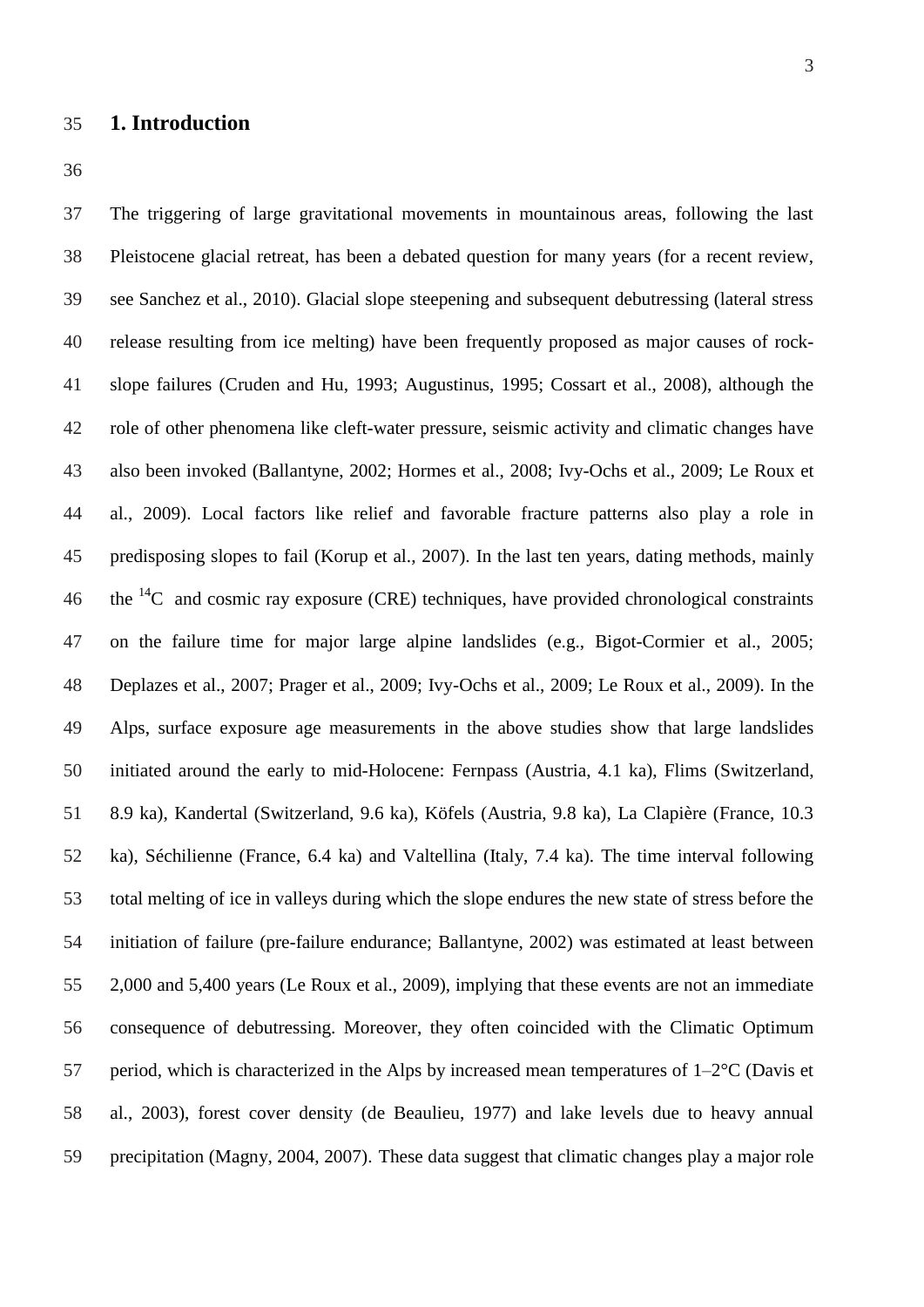in landslide triggering (Ivy-Ochs et al., 2009; Le Roux et al., 2009). Recently Sanchez al. (2010) applied the CRE technique on glacial, tectonic and gravitational surfaces in the SW Alps. The resulting dates of 11 to 8 ka clearly show that the main tectonic activity postdates deglaciation and corresponds to gravity destabilization. This interpretation is a probable consequence of the post-glacial rebound and the enhanced pore water pressure, the inferred cause of widespread slope fracturing. This tectonic phase was followed by rock weathering during the Climatic Optimum. The development of large gravitational mass movements could be related to the combined effects of intense tectonic activity and climatic change from cold and dry (Pleistocene) to warm and wetter (Holocene) phases. Although the validity of this scenario to the whole Alpine range has still to be documented, these results illustrate the complexity of the interaction among tectonic, climatic and gravitational processes. The question of the pre-failure endurance in the Canadian Rockies was addressed by Cruden and Hu (1993) who proposed an exhaustion model, which assumes that the overall probability of failure occurring within a given area diminishes exponentially with time elapsed since a deglaciation. As outlined by Ballantyne (2002), however, this model is difficult to calibrate and apply, particularly in zones characterized by gentle slopes.

 Another factor that could contribute to explain pre-failure endurance is the persistence of permafrost in the rock mass. Indeed, a thick permafrost layer developed in the Alps during the Early Holocene and probably reached more than 150 m deep, as suggested by numerical modeling (Wegmann et al., 1998) and a permafrost/glacier evolution study (Guglielmin et al., 2001). The first effect of permafrost is to stabilize slopes by increasing mechanical properties. Comparing the deformation and strength properties of frozen and unfrozen crystalline rocks, Krivonogova (2009) has shown that the presence of ice increases the Young modulus and cohesion by a factor of about 2, while the friction angle remains similar. Permafrost development contributes to slope reinforcement, thus stabilizing surfaces. With significant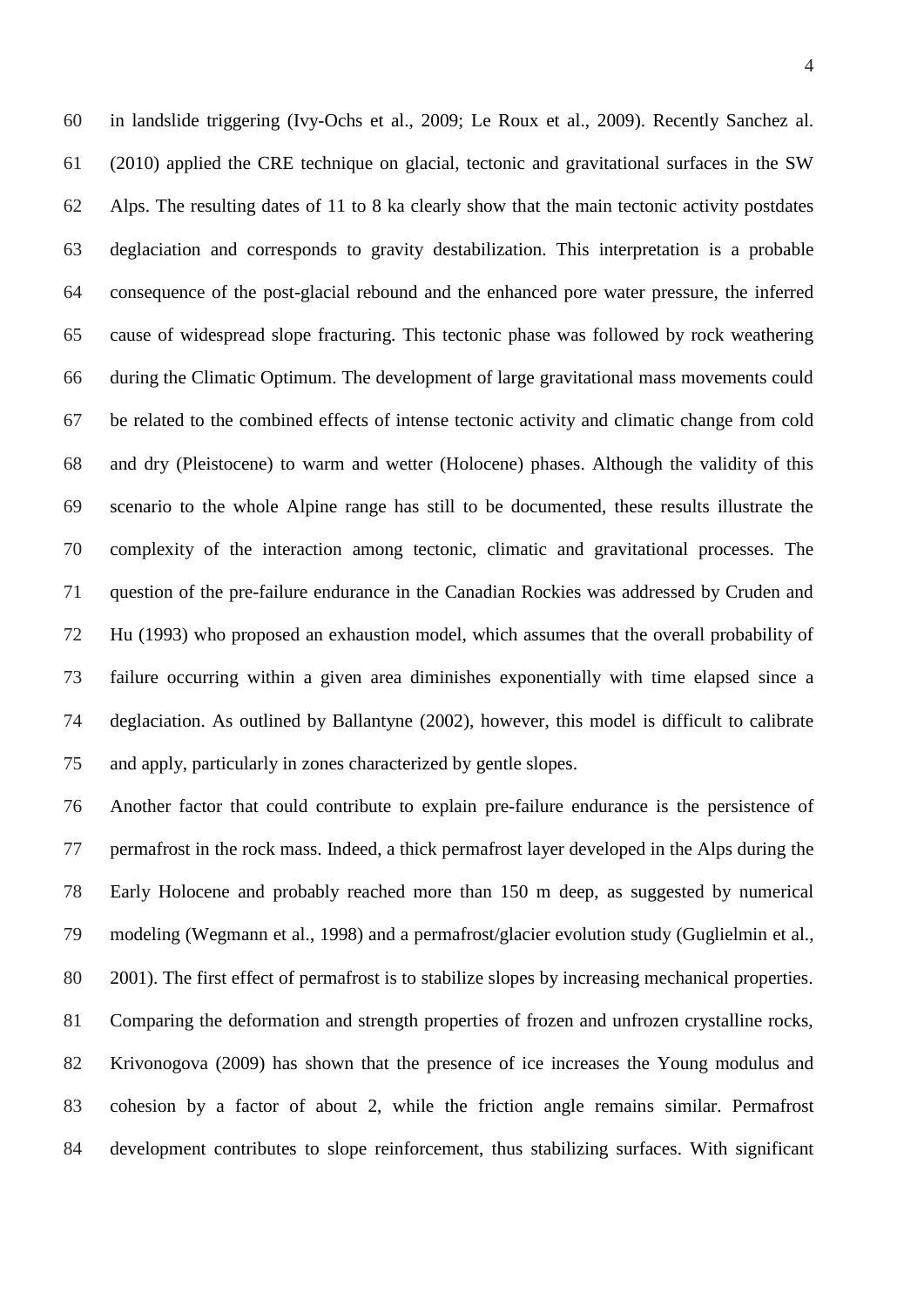variations of temperature over the last 21,000 years, permafrost thickness has varied with time disappearing in low-elevation slopes, similar to the one affected by the Séchilienne landslide in the French Alps, whose crown is at about 1100 m a.s.l. Ice disappearance has probably created favorable conditions for low-elevation slope failure, as suggested by the increasing evidence of destabilization at present (see Gruber and Haeberli, 2007 for a review). The sensitivity of permafrost to anthropomorphic climate change and its influence on natural hazards are now recognized, and numerical modeling is increasingly used for investigating the effect of climate variability and topography on permafrost temperature and extension (Riseborough et al., 2008; Noetzli and Gruber, 2009).

 On the other hand, the presence of permafrost lasting millennia allowed the accumulation of ice-rich layers at the top and bottom of a frozen layer (Matsuoka et al., 1998), through the ice segregation mechanism. That occurs when liquid water migrates through a porous medium towards freezing surfaces, resulting from temperature gradient-induced suction in freezing or frozen ground (Murton et al., 2006). Laboratory experiments simulating rock freezing produce fractures containing segregated ice layers near the permafrost table (Murton et al., 2001). These results demonstrate that ice segregation is an important rock degradation process, as suggested by other authors (see Matsuoka and Murton, 2008 for a review). With permafrost boundary variations in rock slopes over long time-scales, ice segregation may have acted as a contributory factor producing rock mass fractures, preferentially parallel to slope, to a depth of a few tens of meters or more (Matsuoka et al., 1998). Modeling the thermal evolution of the Konkordia ridge (Switzerland) since the end of the Little Ice Age, Wegmann et al. (1998) demonstrated permafrost penetration into the first decameters of rock as a consequence of temperate glacier retreat. Considering climatic variations in northern Fennoscandia and using the TTOP model (Temperature at the Top Of Permafrost; Riseborough et al., 2008) with constant *n*-factors, Kukkonen and Safanda (2001) showed that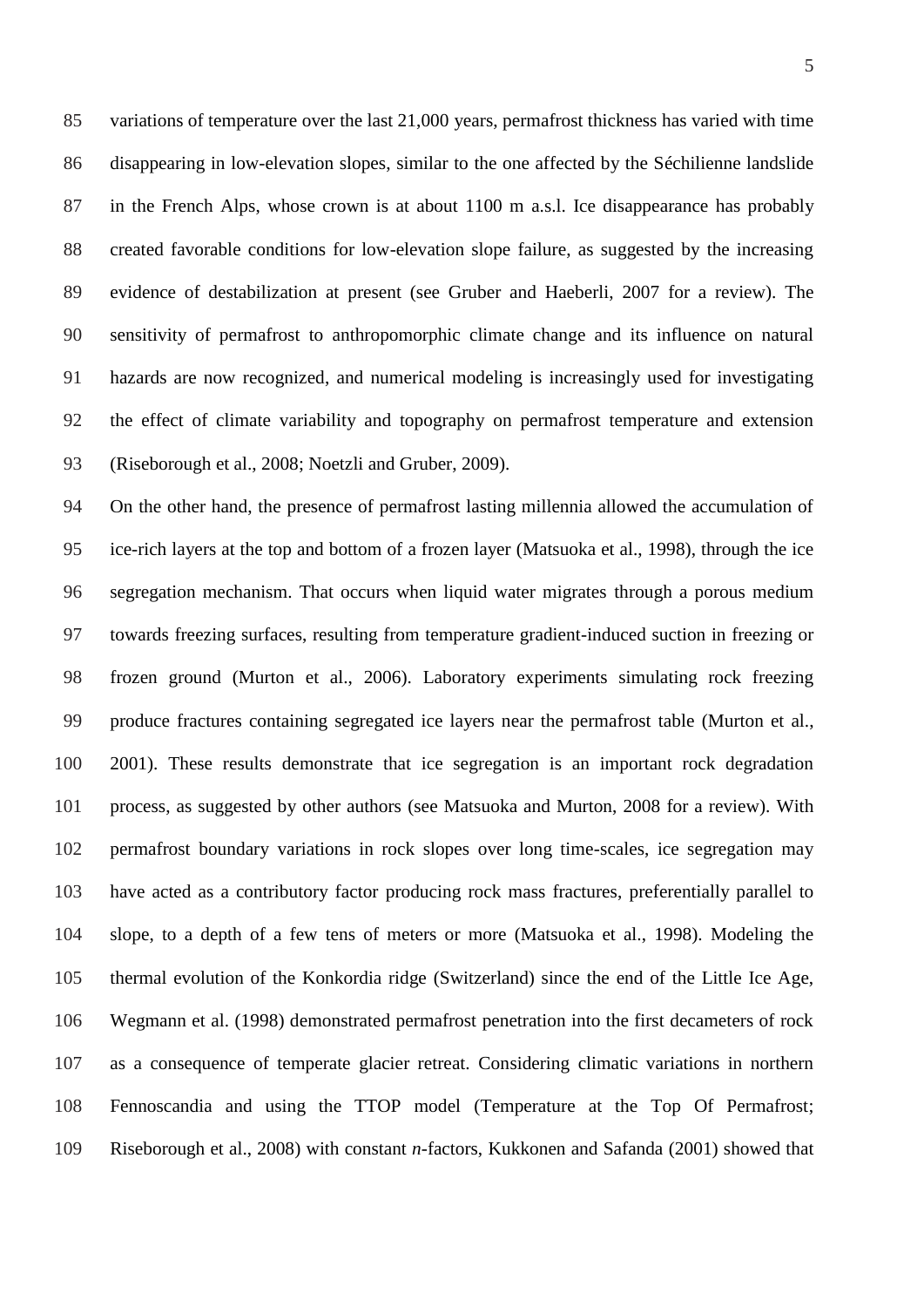the permafrost thickness experienced considerable variations during the Holocene, with a maximum permafrost penetration between 100 and 250 m for low porosity rocks and temperate glacier conditions. In conclusion, they stressed that vegetation and snow cover changes during the Holocene should be taken into account in the model.

 The present paper investigates the potential role of permafrost extension and persistence in development of a large landslide during the period between deglaciation and failure initiation. The 2D thermal response of the Séchilienne slope (Western Alps, France) during the last 21,000 years was computed using the TTOP model for two scenarios: cold and temperate glaciers. The influence of long-term freeze-thaw action on slope fracturing was estimated by comparing the computed deeper permafrost extension to the present-day deconsolidated zone imaged by P-wave seismic tomography (Le Roux et al., 2011). The modeling has also permitted evaluation of the persistence effect of permafrost on slope evolution, in addition to the other involved processes like glacial debutressing and climatic change.

## **2. Geological and kinematic contexts**

 The lower Romanche valley is located in the Western Alps (southeast of France), about 20 km SE of Grenoble City (Fig. 1). It borders the southern part of the Belledonne massif (external crystalline massifs), which is divided into two main lithological domains, the external one to the west and the internal one to the east (Fig. 1) (Guillot et al., 2009). These two geological units are separated by a major Late Paleozoic near-vertical fault so-called Belledonne Middle Fault (BMF in Fig. 1). During the Quaternary, the Romanche Valley was subjected to many cycles of glaciation and deglaciation including the Last Glacial Maximum (LGM) around 21 ka (Clark et al., 2009) when the Romanche and Isère valleys were covered with ice to an elevation of 1200 m a.s.l (Montjuvent and Winistörfer, 1980) (Fig. 1). The relief of the lower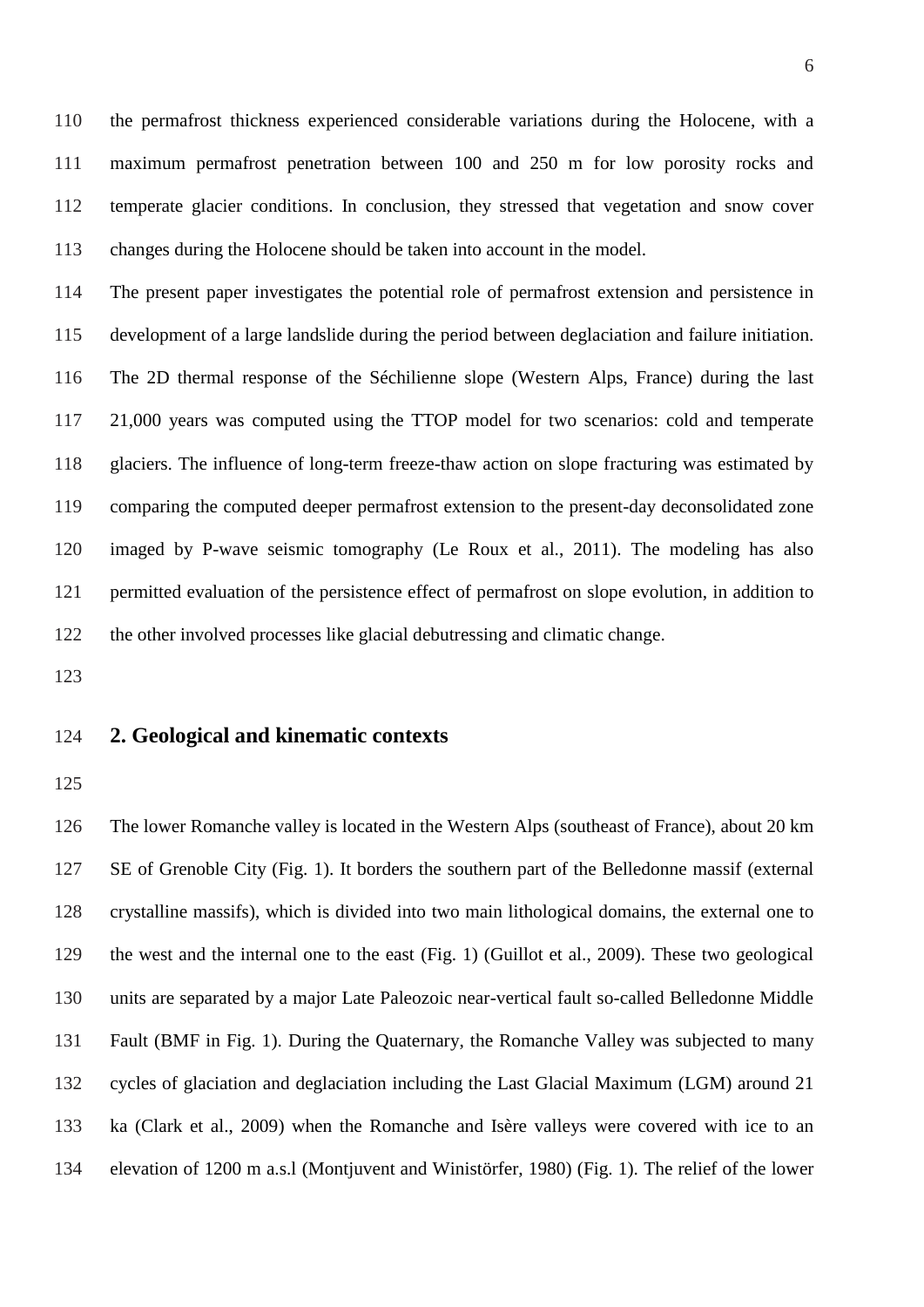Romanche valley shows a strong glacial imprint (van der Beek and Bourgeon, 2008; Le Roux et al., 2010; Delunel et al., 2010) such as steep slopes dipping 35° to 40°, overdeepened troughs and glacial deposits. These characteristics suggest that the thermal regime of the glacier was temperate, although the majority of glaciers are polythermal (Owen et al., 2009). Moreover, the right bank of the Romanche valley is overlooked by a glacial plateau (Mont Sec plateau) at an elevation higher than 1100 m a.s.l (Fig. 1). This plateau is locally overlain with relict peat bogs (Muller et al., 2007) that developed quickly in a cold and wet environment after the disappearance of ice. The steep slopes in the external domain of the Belledonne massif, which mainly consists of micaschists unconformably covered with Mesozoic sediments and Quaternary deposits, is affected by several active or dormant large gravitational movements (Fig. 1).

 Among these movements, the best known and most active is the Séchilienne landslide (Fig. 1), whose 40 m high head scarp affects the southern edge of the Mont Sec glacial plateau (Fig. 2a). Below the head scarp, a moderately sloping depletion zone between 950 and 1100 m a.s.l exhibits a series of large depressions and salient blocks (Fig. 2a,c), while the lower 150 part of the landslide, between 450 and 950 m a.s.l, shows steep convex slopes ( $> 40^{\circ}$ , Fig. 2c) and is interpreted as an accumulation zone (Vengeon, 1998). The Séchilienne slope is cut by three main sets of near-vertical open fractures oriented N20, N70 and N110 to N120 (Fig. 2b). This structural framework results in linear scarps and troughs filled by rock debris and topsoil (Fig. 2a), which delineate rock blocks displaying downslope motion. The N20 fractures are near-parallel to the BMF and their orientation fits the main foliation plane measured in the micaschists over the slope. The N70 set corresponds to a major regional fracture set evidenced on both sides of the BMF, in the micaschists and the amphibolites, and is probably inherited from the regional tectonics (Le Roux et al., 2010). In the accumulation zone, these wide open fractures delineate near vertical slabs locally toppling downhill and have been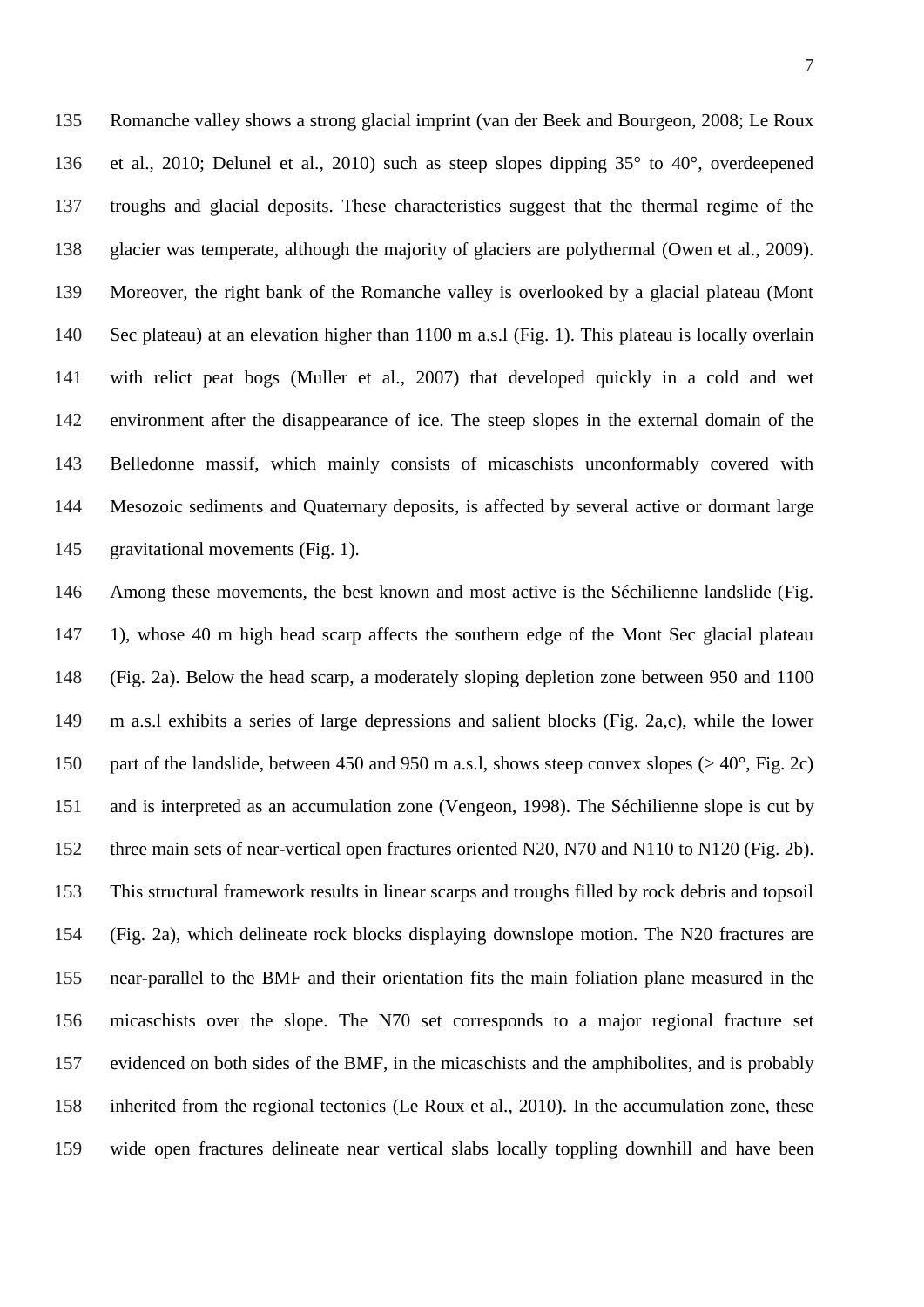progressively filled with coarse scree deposits. Finally, the N110–120 fracture set, which is also interpreted as tectonically inherited (Le Roux et al., 2010), is dominant in the depletion zone (Fig. 2). Additional structural data were provided by the north–south oriented exploration gallery (G in Fig. 2a). The gallery description (Vengeon, 1998) shows a succession of pluri-decametric compact blocks separated by meter-to-decameter crushed zones filled with soft clay materials, trending N50 to N70 with 80° northwestward dip. These undeformed blocks are affected by few near-vertical N0 and N90 fractures and by a dense set of N75-oriented short fractures dipping 40–50°S, near-parallel to the slope. These fractures are also visible on the slope surface (Fig. 3) and were recently observed in the first 100 m of a 150 m deep borehole drilled in the accumulation zone (labeled B in Fig. 2a; Bièvre et al., 2012).

 The cross-section of Fig. 2c summarizes the main structural features evidenced at the surface and at depth along a survey gallery. At the hectometer to kilometer scale, the main set of fractures, near-vertical and trending N70, cuts the whole mass and appears as V-shaped troughs filled with soil deposits at the surface and as crushed zones in the gallery. This major fracture family, which favors the toppling mechanism in the accumulation zone, is cut by numerous pluri-metric fractures dipping near-parallel to the slope. These two sets of fractures result in a stepped geometry that probably controls the downward movement (Fig. 2c). Fracturing parallel to the slope has been commonly observed in sites previously covered by glaciers, and the origin of these fractures has usually been associated with the stress release resulting from deglacial unloading (e.g. Ballantyne and Stone, 2004; Cossart et al., 2008). Eberhardt et al. (2004) documented such fractures in the gneissic slope of the Randa valley where a major rockslide occurred in 1991. Modeling the glacial rebound process at this site, they showed that these tensile fractures parallel to topography could be induced up to a depth of 200 m. However, as mentioned before, the permafrost expansion with time could also have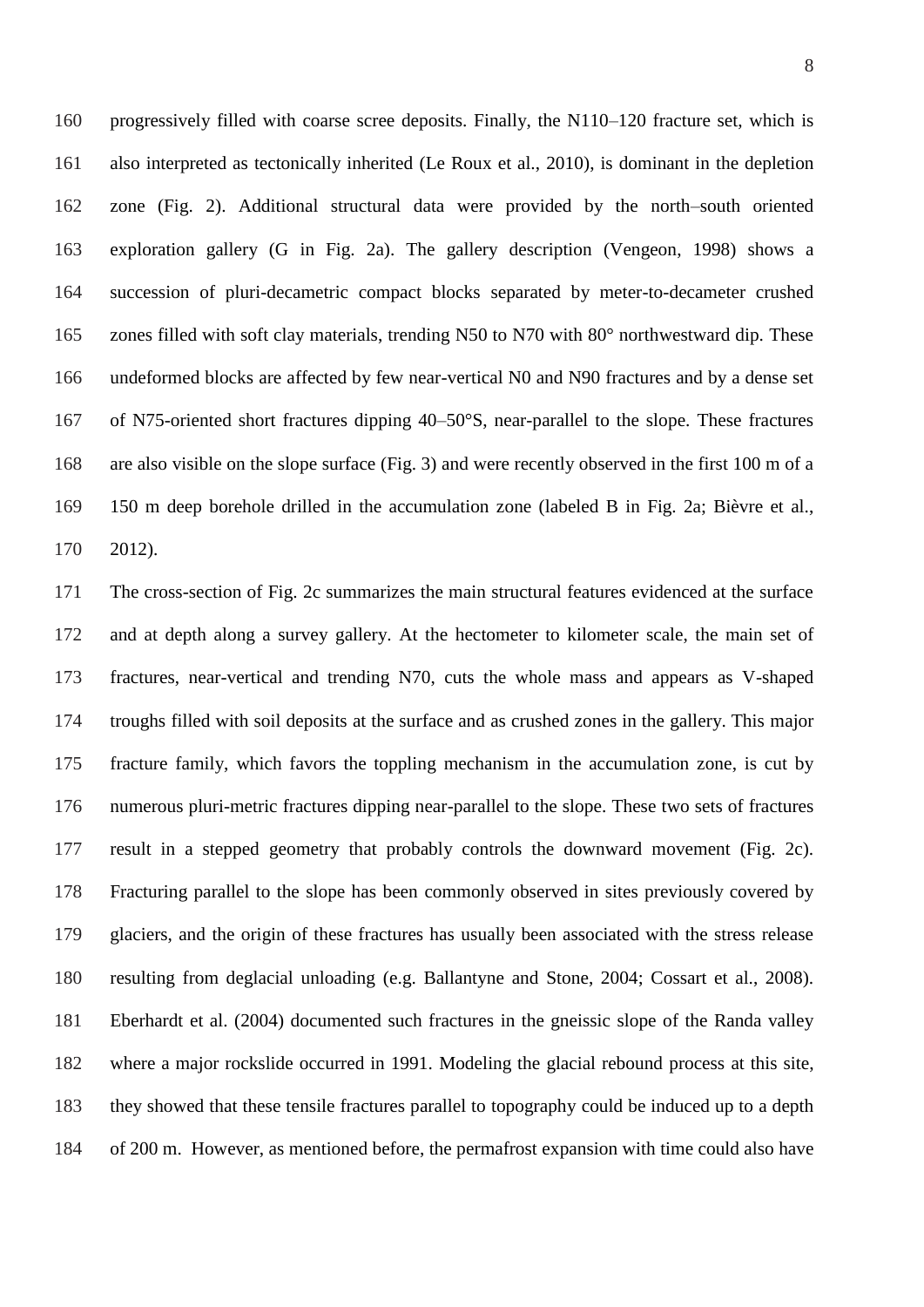played a role in fracturing the rock mass, preferentially parallel to the slope (Matsuoka and Murton, 2008).

 The Séchilienne landslide has been the subject of multiple investigation campaigns for fifteen years (for a recent review, see Le Roux et al. 2011). The combination of the geomorphological and geological analysis, displacement rate values and deep geophysical investigation allowed delineation of the area covered by the landslide (Fig. 2a). The volume affected by the landslide was estimated from deep seismic profiles, bracketed between  $48\times10^6$  192 m<sup>3</sup> and  $63\times10^6$  m<sup>3</sup> by P-waves velocity (*Vp*) thresholds at 3000 and 3500 m s<sup>-1</sup>, respectively (Le Roux et al. 2011). The two landslide limits are shown in the cross-section (Fig. 2c). Cosmic ray exposure (CRE) dating in the area showed that the glacier retreat occurred at 16.6  $195 \pm 0.6$  <sup>10</sup> Be ka at 1120 m a.s.l (Le Roux et al., 2009). By transposing to the Romanche valley the chronological constraints from the large alpine valley of Tinée (Bigot-Cormier et al, 2005), located 130 km to the South, Le Roux et al., (2009) proposed that the total down-198 wastage of the Romanche valley at 400 m a.s. loccured at  $13.3 \pm 0.1$  ka. More closely, 199 Delunel (2010) calculated a vertical glacier ablation rate between 0.30 and 0.37 m year<sup>-1</sup> 200 (mean value of 0.335 m year<sup>-1</sup>) in the valley of Vénéon, filled with a 670 m thick glacier. Applying these ablation rate values to the 760 m high Romanche glacier, extending from the bottom of the valley (380 m) to the Mont Sec plateau (1140 m), provide an earlier total down-203 wastage estimate of the Romanche valley about  $14.3 \pm 0.3$  ka. Therefore, the Séchilienne 204 slope head scarp failure initiation, dated  $6.4 \pm 1.4$  <sup>10</sup>Be ka (Le Roux et al., 2009) during the warmer and wetter Holocene Climatic Optimum period, occurred at least 6,200 years after glacial retreat. Slope destabilization does not, then, appear to have been an immediate consequence of the Romanche valley debutressing event, the observed delay at least partly related to the permafrost persistence. This hypothesis is examined in the following sections.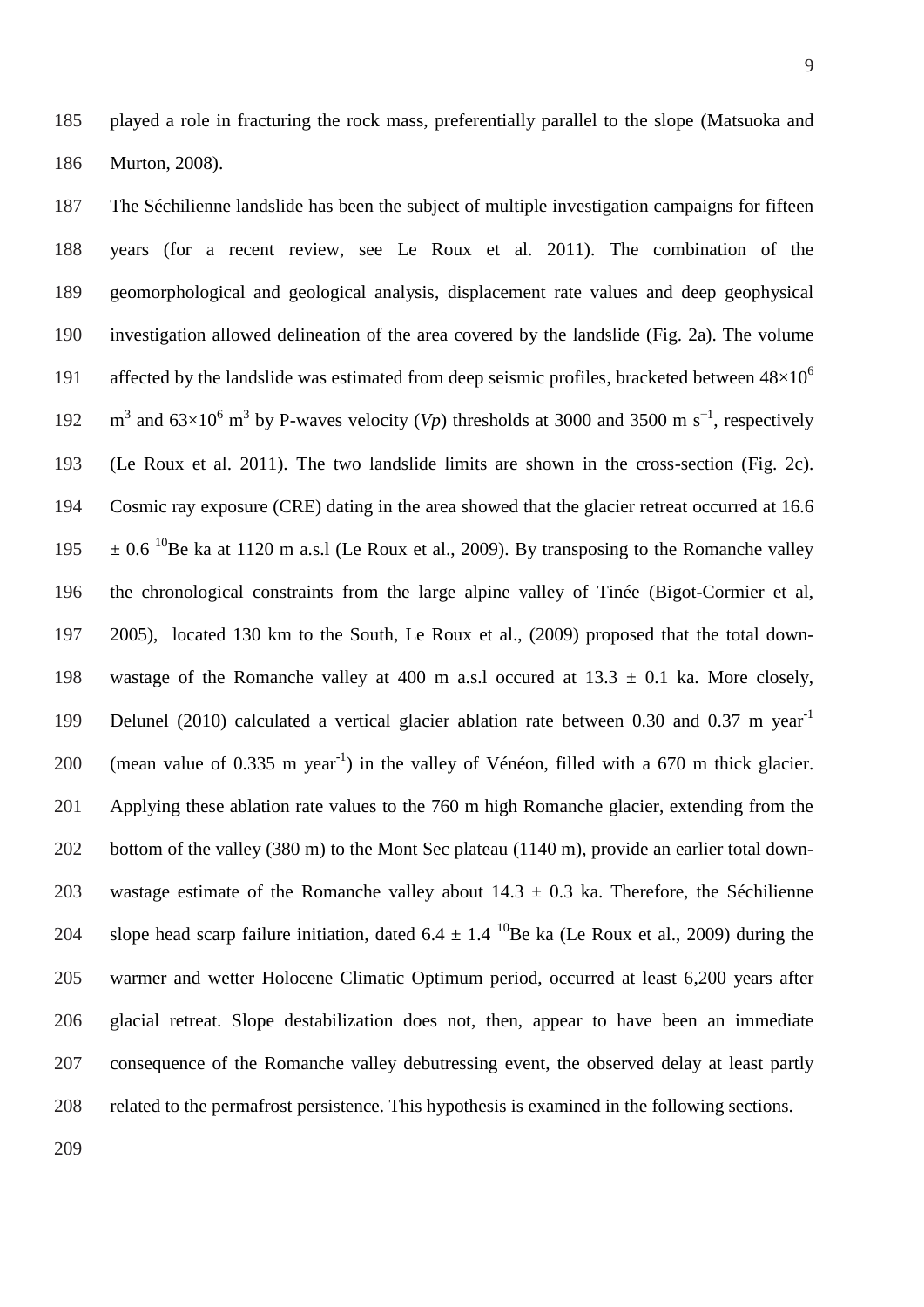#### **3. Ground thermal evolution model**

 As the climatic and surface conditions prevailing in the study area over the last 21,000 years are poorly known, the simple TTOP model (Smith and Riseborough, 1996) was chosen and coupled with the heat transfer equation in a 2D finite element code for simulating the permafrost temperature variations in the Séchilienne slope. Following Riseborough et al. (2008), the temperature profile is divided in five distinct layers, from top to bottom (Fig. 4): the lower atmosphere, the surface layer (from the base of the lower atmosphere to the Earth surface), the active layer (from the Earth surface to the permafrost table), the permafrost body and the deep ground. The corresponding boundary temperatures are the mean annual air 220 temperature  $(T_{\text{maa}})$ , the mean annual ground surface temperature  $(T_{\text{maa}})$ , the mean annual 221 temperature at the top of the permafrost body  $(T_{top})$  and the mean annual temperature at the 222 bottom of the permafrost body  $(T_{\text{bot}})$ . The differences between  $T_{\text{max}}$  and  $T_{\text{max}}$  on the one hand, 223 and  $T_{\text{mag}}$  and  $T_{\text{top}}$  on the other hand are called surface offset and thermal offset, respectively (Smith and Riseborough, 1996). The TTOP model combines the processes occurring in the 225 surface layer and in the active layer to estimate the temperature  $T_{top}$ . The surface offset (Fig. 4) depends on the isolating and albedo effects of different ground conditions (vegetation, snow cover, forest floor, mineral soils, etc.) and could be estimated by calculation of the surface energy balance. In the TTOP model, these complex processes within the surface layer 229 are simplified and accounted for by two factors, i.e. the freezing and thawing factors ( $n<sub>F</sub>$  and  $n<sub>T</sub>$ , respectively). The  $n<sub>T</sub>$  factor incorporates all microclimatic effects (radiation, convection, 231 evapotranspiration, etc.) due to vegetation, while  $n_F$  is mainly controlled by the influence of snow cover (Smith and Riseborough, 1996). The TTOP model is detailed in Appendix 1. In and below the permafrost, a simple heat transfer model (Williams and Smith, 1989) is used 234 to relate  $T_{top}$  to  $T_{bot}$ , considering the geothermal flux and the latent heat phase changes.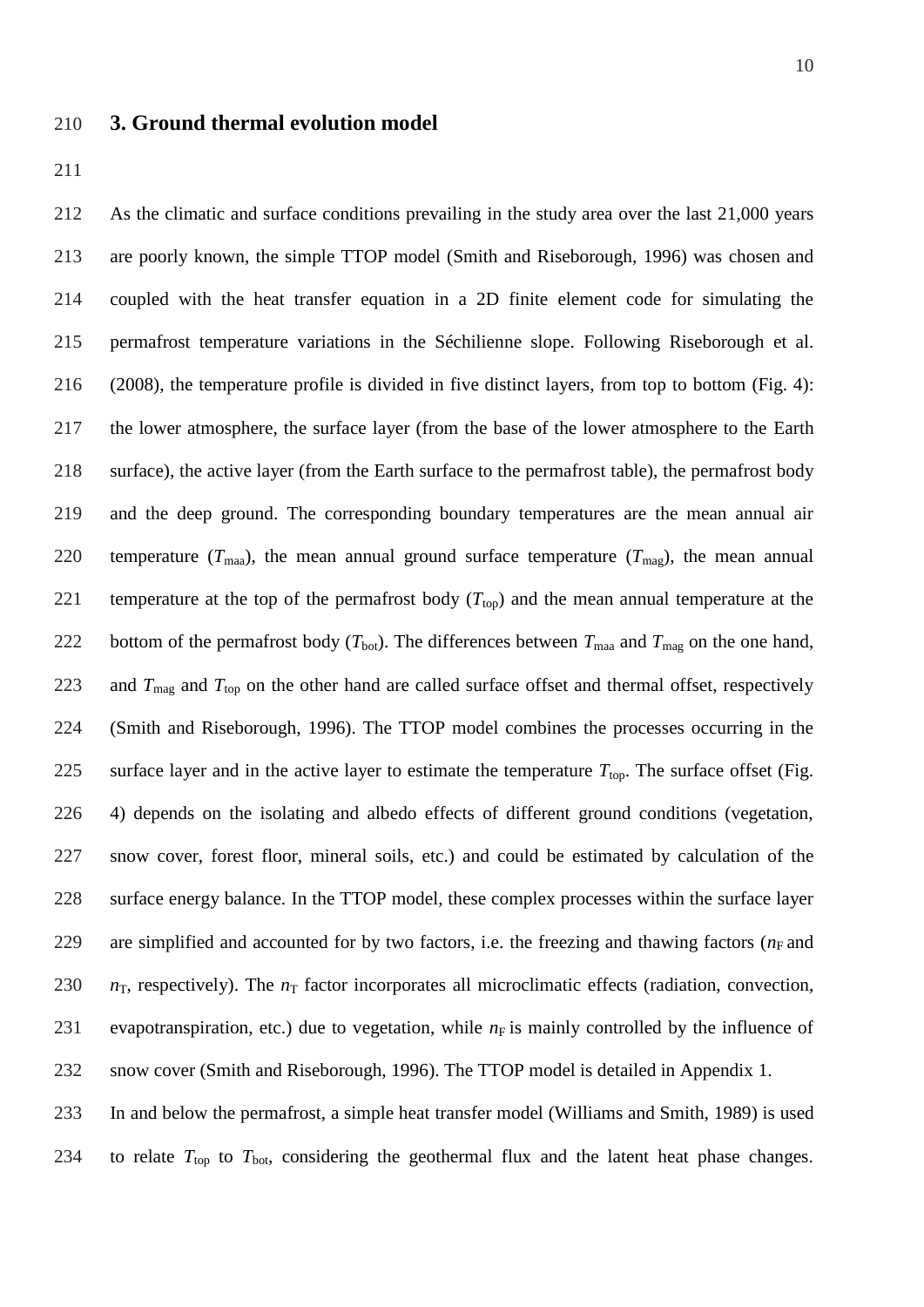Fluctuation of permafrost thickness, however, changes the thermal regime by consuming or releasing large amounts of latent heat during freeze/thaw processes, respectively. Following Mottaghy and Rath (2006), the latent heat phase change is accounted for by introducing an 238 effective heat capacity  $c_e$  in the heat transfer equation (see Appendix 2).

- **4. Air temperature reconstruction**
- 

 The thermal response simulation of the Séchilienne slope requires the mean annual air 243 temperature curve  $(T_{\text{maa}})$ , from the Late Glacial Maximum (21 ka, Clark et al., 2009) to the present day, as well as the seasonal temperature fluctuations (*ATA*) that are deduced from the 245 mean annual temperatures of the coldest and warmest months ( $T_{\text{mco}}$  and  $T_{\text{mwa}}$ , respectively). 246 The three  $T_{\text{maa}}$ ,  $T_{\text{mco}}$  and  $T_{\text{mwa}}$  curves over the time period (21 to 0 ka) were reconstructed for the Séchilienne site by compiling curves of several origins and spanning different time intervals (Fig. 5). The following data were considered: (1) recent temporal climatic series characterizing the studied area from 1960 to the present (InfoClimat, 2011); (2) the 250 Greenland ice core records providing the  $T_{\text{maa}}$  curve evolution from 40 to 0 ka (Alley, 2000); (3) quantitative pollen climate reconstructions for Central Western Europe giving thermal 252 anomalies of  $T_{\text{maa}}$ ,  $T_{\text{mco}}$ , and  $T_{\text{mwa}}$  with respect to the present-day temperature since 12.0 ka 253 (Davis et al., 2003); and (4)  $T_{\text{mwa}}$  deduced from chironomids and pollen data from 14.0 to 10.8 ka (Ilyashuk et al., 2009). For the present period, the temperature series measured at the Grenoble Saint Geoirs meteorological station between 1960 and 2010 was used to produce the  $T_{\text{max}}$ ,  $T_{\text{max}}$  and  $T_{\text{mco}}$  curves. This station, located 50 km NW of the Séchilienne slope at an elevation of 384 m a.s.l, required a lapse rate correction to account for the elevation difference to the top of the Séchilienne slope (1140 m a.s.l). Thus, we applied the altitudinal temperature 259 decrease of 5.7 $^{\circ}$ C km<sup>-1</sup> proposed by Ortu et al. (2008). The obtained temperatures were taken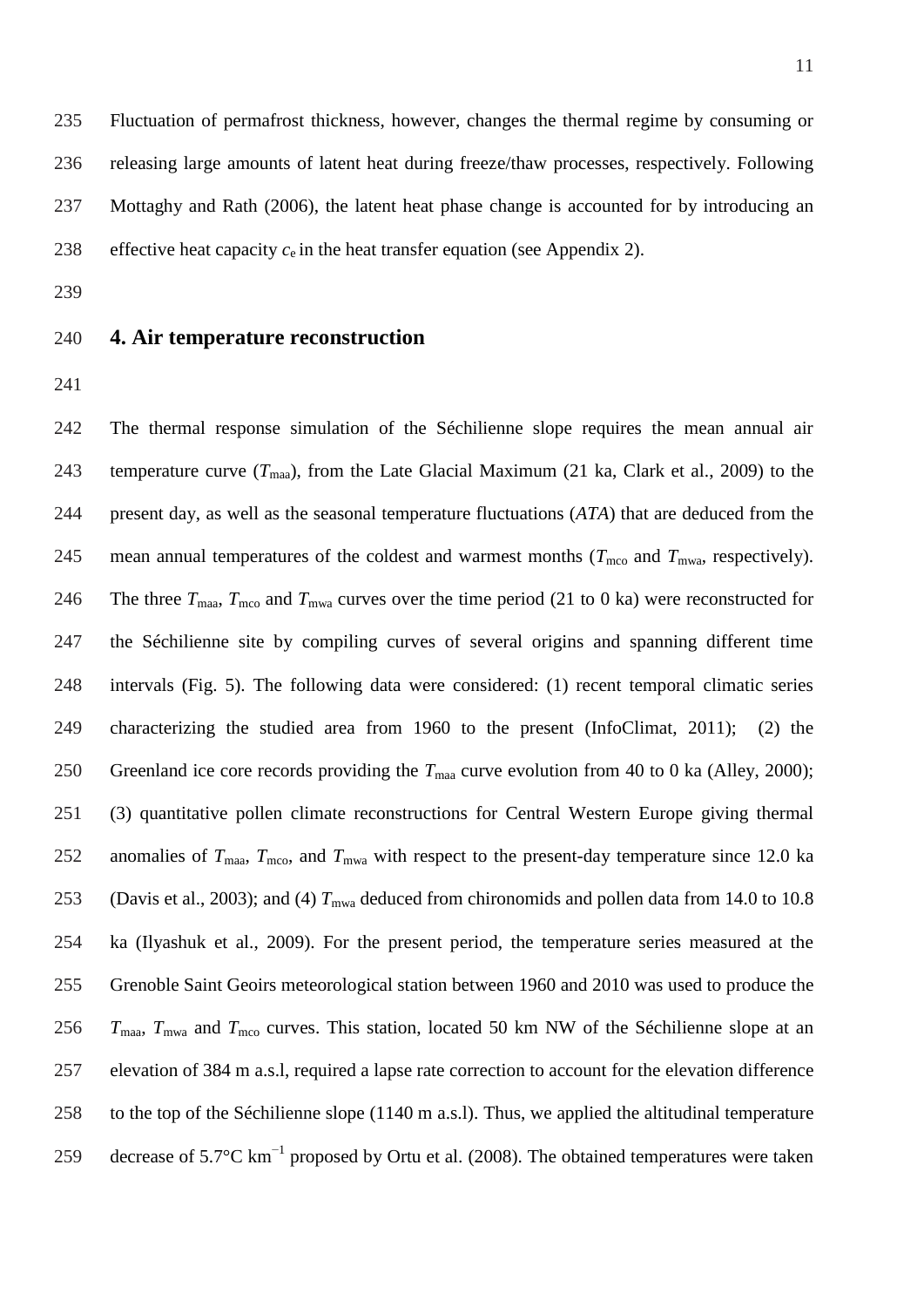as present day reference values at 1140 m a.s.l. The temperature variations determined for Central Western Europe between 10.8 to 0 ka (Davis et al., 2003) were applied to compute the *T*maa, *T*mco, and *T*mwa temperature curves at the top of the Séchilienne slope (1140 m a.s.l) 263 during the same period (Fig. 5). The  $T_{\text{maa}}$  curve was extended to 21 ka by using the Greenland 264 ice core records (Alley, 2000), while the  $T_{\text{mwa}}$  curve was constrained from 10.8 to 14.0 ka by 265 using chironomids (Ilyashuk et al., 2009). Determining ATA from the  $T_{\text{mwa}}$  and  $T_{\text{maa}}$  curves 266 allowed the  $T_{\text{mco}}$  curve to be computed during the same period of time (Fig. 5). Finally, the 267 only missing data ( $T_{\text{mco}}$  and  $T_{\text{mwa}}$  curves between 21 and 14 ka) were estimated by assuming a 268 linear relationship between  $T_{\text{maa}}$  and *ATA* values. These composite temperature curves ( $T_{\text{mwa}}$ , *T*mco, and *T*maa) were used as input data in the thermal modeling of the Séchilienne slope from 21 to 0 ka. Despite a substantial uncertainty, they provide a plausible estimate of the temperature variation at the study site during that period of time. In Fig. 5, four thermal periods were distinguished (labeled A to D) from the temperature curve fluctuations: a cold period A from 21 ka (Last Glacial Maximum) to 14.7 ka with a mean *T*maa around −8°C; a 274 warmer period B from 14.7 to 13.0 ka with a  $T_{\text{maa}}$  between −4.0°C to +5.5°C; a short colder 275 period C until 11.6 ka with a mean  $T_{\text{maa}}$  around −10°C; and a warmer period D from 11.6 to 0 276 ka (Holocene) with a  $T_{\text{maa}}$  between +1.5°C to +7.5°C.

- 
- **5. Numerical model definition**
- 
- *5.1. Thermal scenarios*

 Because of various interpretations of thermal and surface conditions prevailing in the Séchilienne region over the last 21,000 years, four models were defined, implying two glacier thermal regimes and two ground thermal sets of parameters. First, as glaciers are often polythermal (Owen et al., 2009), two glacier thermal regimes were considered: a cold glacier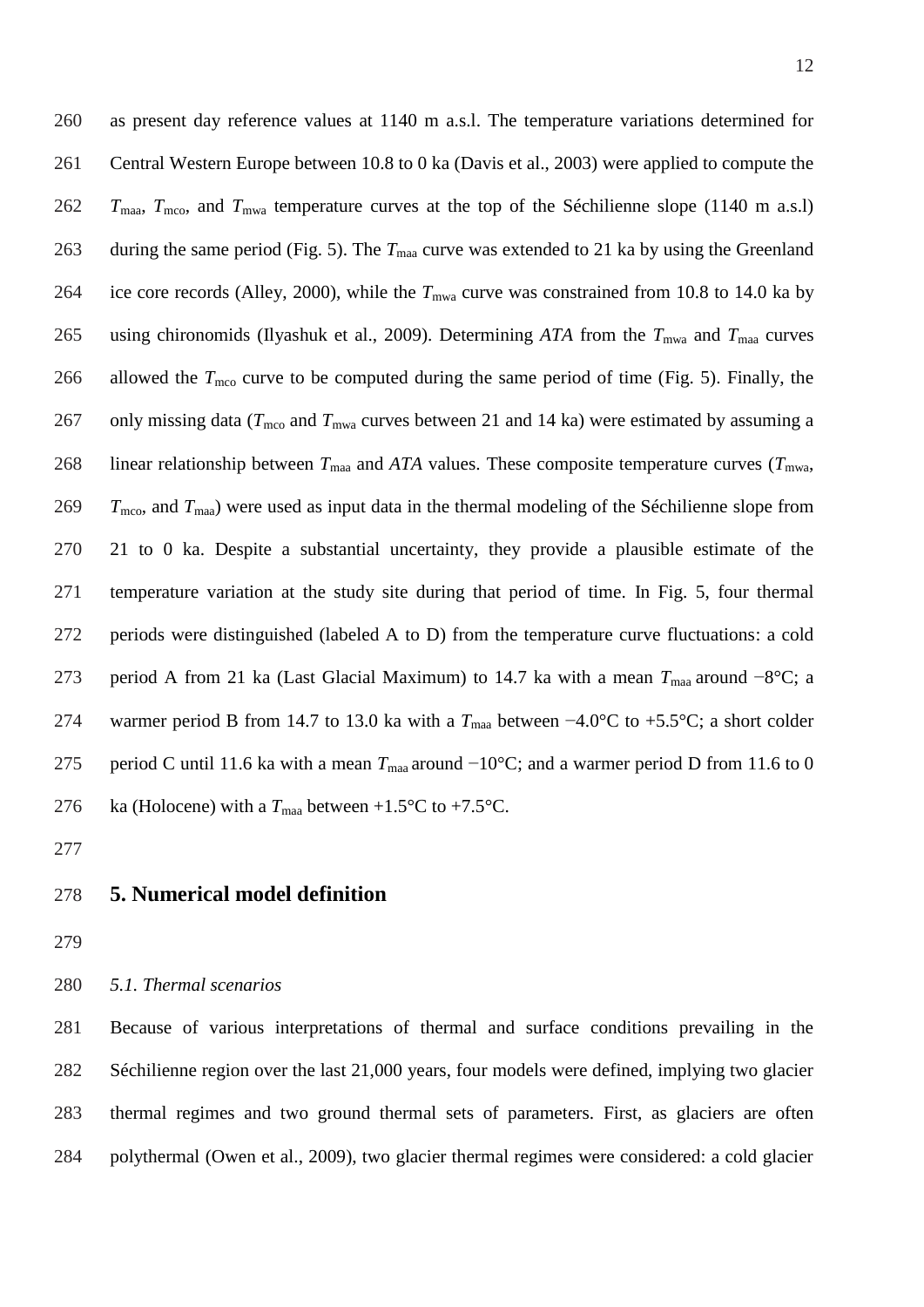285 (regime C) and a temperate glacier (regime T), with a base temperature equal to  $T_{top}$  and 0°C, 286 respectively. Second, thermal ground parameters were usually set constant in numerical 287 modeling (e.g. Kukkonen and Safanda, 2001), although the vegetation and snow cover 288 conditions controlling the *n*-factors significantly varied during the succession of different 289 thermal periods (Fig. 5). Two ground condition scenarios were then considered. In the first 290 one, the *n*-factors were kept constant with time and the ranges of values (0.40  $\le n<sub>T</sub> \le 1.30$ ; 291 0.20  $\le n_F \le 1.00$ ) were derived from the works of Lunardini (1978), Jorgenson and Kreig 292 (1988) and Juliusen and Humlum (2007), with the same default values ( $n_T = 0.70$  and  $n_F =$ 293 0.50) as those used by Smith and Riseborough (1996). In the second scenario, the *n*-factors 294 were defined for each of the four thermal periods (Table 1). During the cold periods A and C 295 (Fig. 5), the  $n_F$  factor was computed using the relation proposed by Riseborough and Smith 296 (1998), assuming a snow cover between 0.2 and 1.0 m and an average  $T_{\text{maa}}$  value of −8°C and 297  $-10^{\circ}$ C for periods A and C, respectively. The corresponding  $n<sub>T</sub>$  factor values were derived 298 from Juliusen and Humlum (2007) for barren ground surfaces. Under warm periods, both  $n_F$ 299 and  $n<sub>T</sub>$  are controlled by vegetation and the default values and ranges were defined from 300 Lunardini (1978), Jorgenson and Kreig (1988) and Juliusen and Humlum (2007). Finally, 301 glacier-covered areas were characterized by  $n_F = 1$  and the  $n_T$  values for cold periods (Table 302 1).

 Considering the two glacier thermal regimes (T and C) and the two thermal ground conditions (1 and 2, with constant and time-variable *n*-factors, respectively), we numerically simulated four models (labeled 1C, 1T, 2C and 2T). The initial conditions prevailing at 21.0 ka were a 306 surface temperature  $T_{\text{maa}} = -10^{\circ}\text{C}$  (Fig. 5) and a glacier level at 1200 m a.s.l (Montjuvent and Winistörfer, 1980). Exploiting the CRE data of Le Roux et al. (2009) and Delunel (2010), 308 glacier ablation rates of 0.014 and 0.335 m  $yr^{-1}$  were applied before and after 16.6 ka, respectively.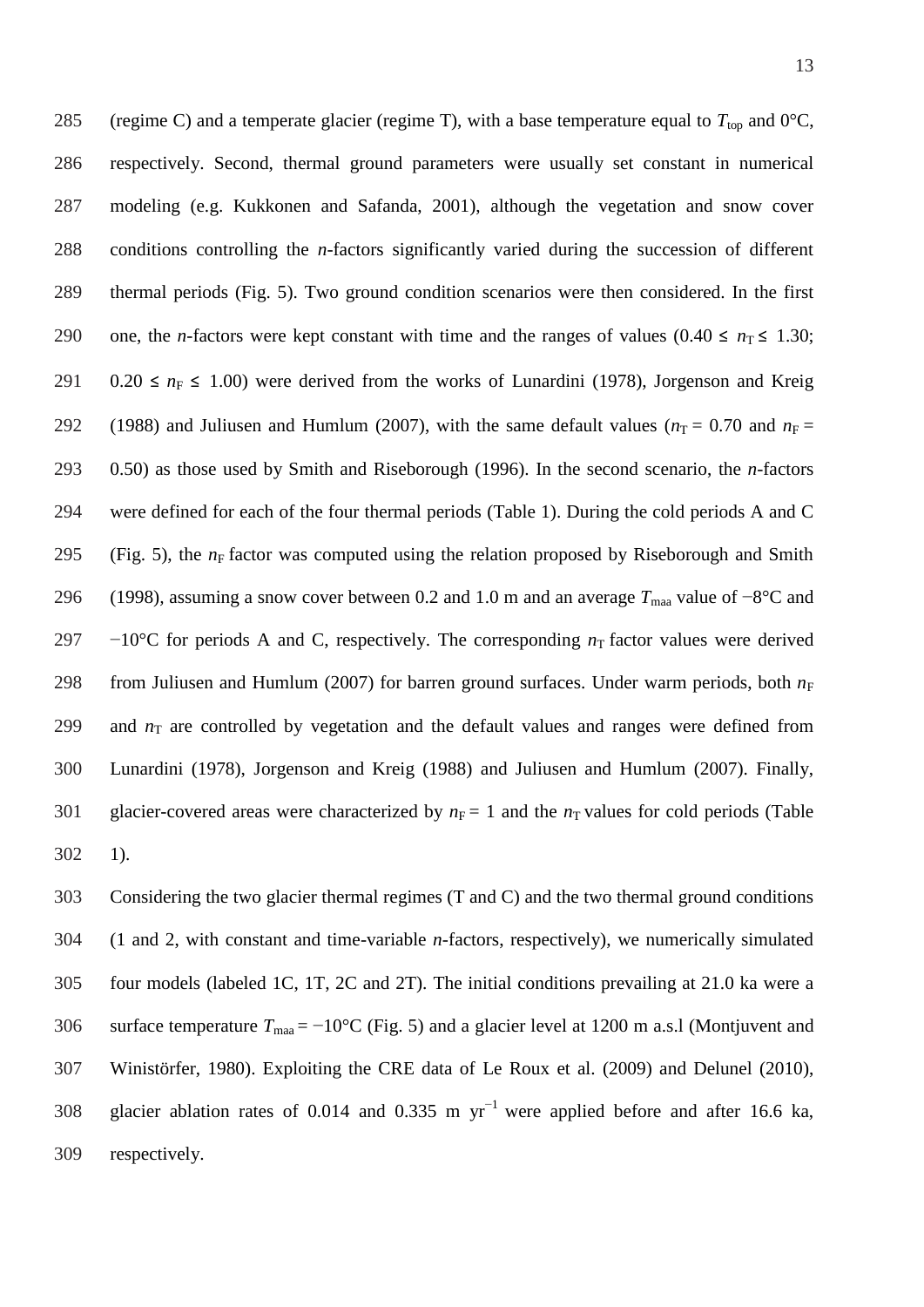The 2D thermal evolution in the Séchilienne slope was numerically simulated during the last 21,000 years, by implementing the permafrost model of Fig. 4 in the 2D finite-element Comsol software (http://www.comsol.com). First, the slope geometry before destabilization was approximately reconstructed along the N–S cross-section of Fig. 2c by balancing the 316 depletion and accumulation surfaces (Fig. 6). It resulted in a simple  $40^{\circ}$  slope cut by the Mont Sec plateau and the valley at 1140 and 380 m a.s.l, respectively. This model was laterally and vertically extended to reduce the boundary effects and was gridded (Fig. 7), using a mesh composed of 1758 triangular elements with a size between 65 and 135 m. The temperature evolution in the slope over the last 21,000 years was simulated with a time step of 4.2 years. A null horizontal heat flux was applied at both vertical boundaries of the model, while a 322 constant vertical upward heat flow of 65 mW  $m^{-2}$ , similar to the present-day flux (Lucazeau and Vasseur, 1989; Goy et al., 1996), was imposed at the bottom of the model.

#### *5.3. Parameters*

 The model was supposed homogeneous and the parameter values used for the thermal simulation are given in Table 2 (default values and ranges of variation). Porosity and bulk 328 density values  $(\phi$  and  $\rho_d$ ) were determined by previous laboratory tests performed on 329 micaschist samples (Le Roux et al., 2011), with default values of 3.7% and 2730 kg  $m^{-3}$ , respectively. Porosity was bracketed between 0.9% and 5.3%. Although micaschists are 331 thermally anisotropic, a unique thermal conductivity value  $k_T$  of 2.5 W m<sup>-1</sup> °C<sup>-1</sup> was 332 considered in thawed rock (Goy et al., 1996), while a specific heat capacity value of  $c = 800$  J  $\text{kg}^{-1} \text{ }^{\circ}\text{C}^{-1}$  was taken from the literature (Stacey and Davis, 2008). A ground conductivity ratio 334  $r_k = k_T / k_F$  between 0.25 and 1 was considered, with a default value fixed at 0.5 (Smith and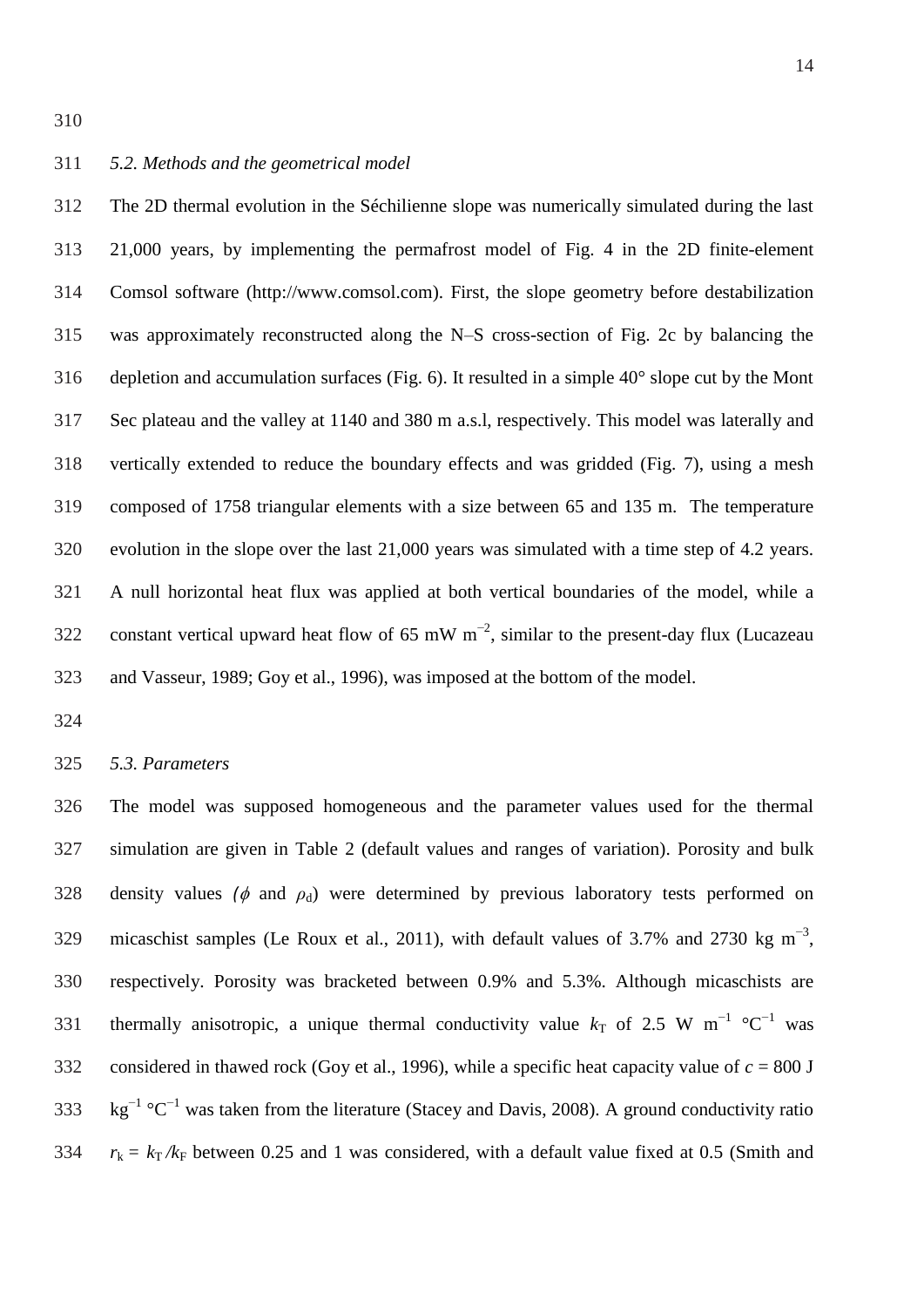Riseborough, 1996). A freezing interval parameter *θ* of 0.3°C was taken between the solidus and liquidus temperatures (Wegmann et al., 1998). Finally, as ground temperatures also depend on the solar radiation (Blackwell et al., 1980), which is controlled by the slope angle and orientation, we also considered a scenario with a temperature correction of +0.4°C 339 applied to the south-facing  $40^{\circ}$  Séchilienne slope (Safanda, 1999; Table 1). The  $T_{top}$  values at the ground surface were calculated from the air temperature curves of Fig. 5, using Eq. (1) in 341 Appendix 1. A thermal gradient of 5.7 $\mathrm{C \, km}^{-1}$  was considered for elevation corrections (Ortu et al., 2008).

#### **6. Modeling results**

 The temperature evolution in the slope was simulated for the four models, considering the default values shown in Table 2. The temperature distributions computed for Model 1T (constant *n*-factors and temperate glacier) at seven different times (Fig. 8b) are plotted with an interval of 2°C (Fig. 8a), along with the extension of the permafrost (dark blue) and the glacier (light blue). Permafrost depths measured perpendicular to the slope at four points (P1 351 to P4, Fig. 8a) are given in Table 3 for five different times with an accuracy of  $\pm 10$  m. Notably, the permafrost limits are roughly parallel to the slope surface. At 21.0 ka (time 1 in Fig. 8b), there was no permafrost since the long-term temperature at the bottom of the temperate glacier was zero. During the cold period A (times 2 and 3, 16.6 and 15.0 ka), the permafrost gradually spread into the upper and middle parts of the ice-free slope, following the glacier lowering. The maximum permafrost thickness reached about 190 m (Table 3). During the warmer period B (time 4, 14.1 ka), the permafrost thinned and just an iced core remained in the upper part of the slope. During the following cooler period C (times 5 and 6, 13.0 and 12.0 ka), the permafrost developed into the slope to reach again a maximum depth of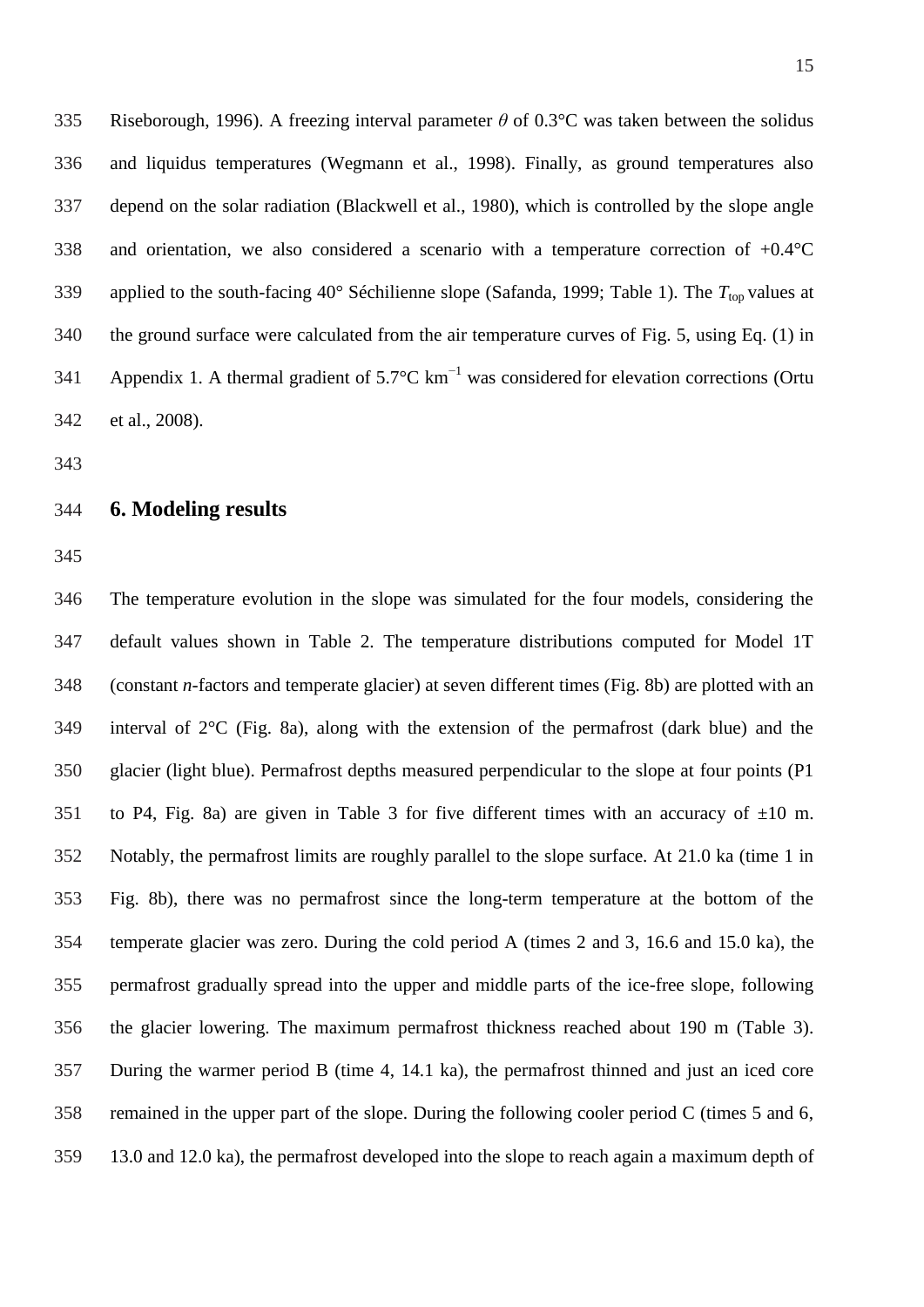Simulations for the other three models 1C, 2C and 2T are shown in Fig. 9 at the same periods/times, and corresponding permafrost depths are given in Table 3. Under cold glacier conditions, the slope was initially frozen to a depth varying between 150 and 350 m for model 1C and 100 and 225 m for model 2C (Fig. 9). During the cold period A (21.0 to 15.0 ka), the glacier progressively lowered and the permafrost volume slightly decreased to reach a thickness ranging from 95 to 315 m for model 1C and 45 to 165 m for model 2C. During the warmer period B (14.1 ka), the glacier disappeared from the valley and the permafrost was reduced to a thick core in the upper part of the slope, with a much larger extension for model 1C. At 13.0 ka, the cold thermal period C initiated a new growing of the permafrost along the slope, which reached a depth between 120 and 255 m (Model 1C) and from 70 to 170 m (Model 2C) at 12.0 ka. The permafrost disappeared at 10.3 ka for Model 1C and about 1,000 years earlier for Model 2C.

 Finally, the permafrost evolution with time for Model 2T (variable *n*-factors in Table 1) is similar to that described for Model 1T (Fig. 8), with lower permafrost depths. In Table 3, permafrost depths at P1 to P4 for the four models are compared at the five different times in Table 3, along with the permafrost disappearance age. A striking feature is that the permafrost totally melts in the same time range (11.0 to 10.0 ka) for all simulations. The comparison of the permafrost depths along the slope shows that the maximum extension of permafrost (330 m at the top of the slope) was obtained for Model 1C, while the more limited extension was observed for Model 2T (125 m at the same site). For the same glacier conditions, accounting for time-dependent *n*-factors resulted in less development of the permafrost than the extension computed with constant *n*-factors. Notably, for cold glacier conditions (Models 1C and 2C),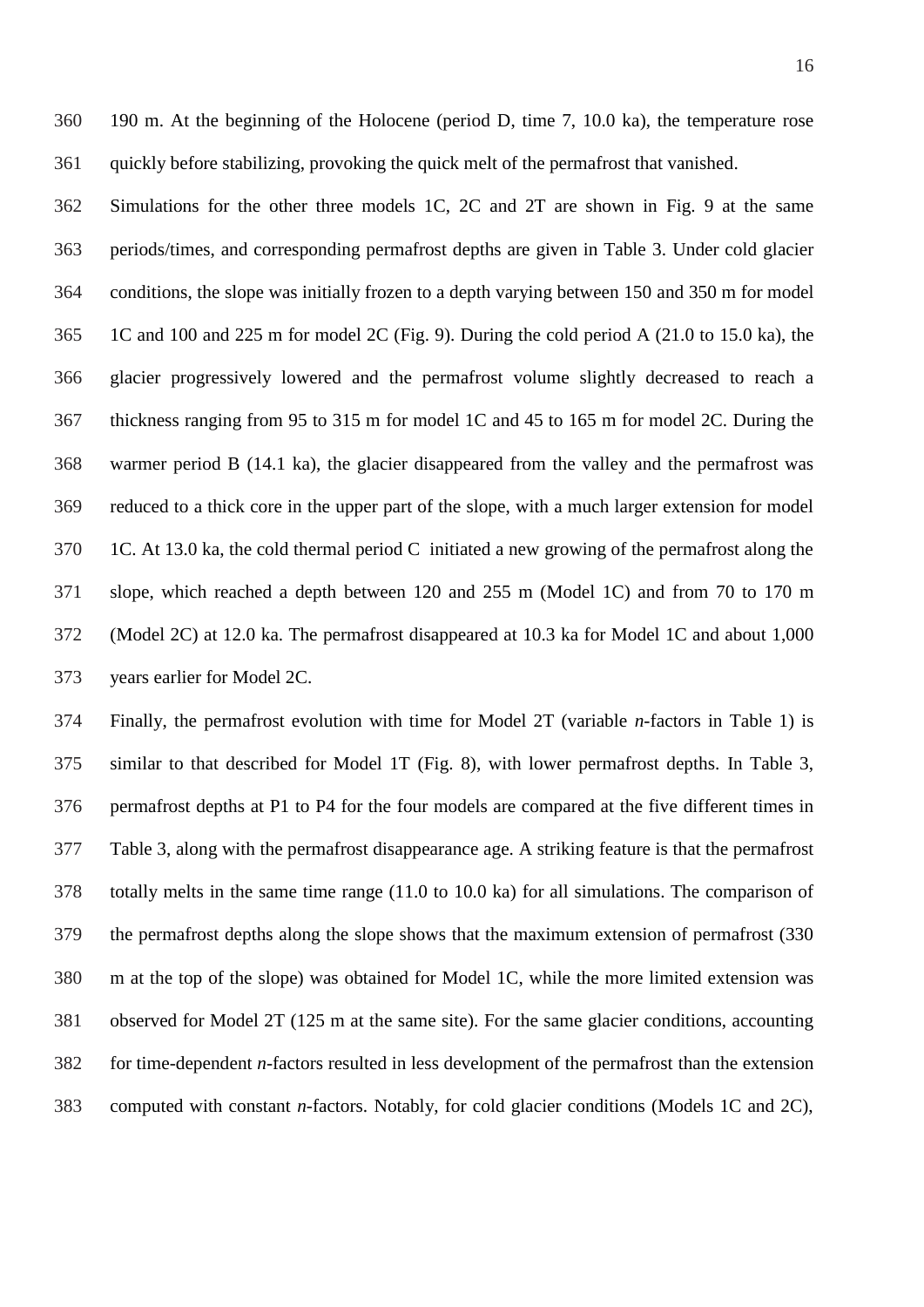## **7. Discussion**

 The maximum depth reached by the permafrost along the slope is plotted in Fig. 10 for the four models. Three models (1T, 2T and 2C) yield relatively similar results while a significant deviation in permafrost depth (330 m) is observed for Model 1C. Although cold glacier conditions cannot be locally excluded, the strong glacial erosion observed in the Western Alps (Owen et al., 2009) is in favor of a temperate regime at Séchilienne. In particular, Model 1C (constant *n*-factors and cold glacier) is the least plausible among the considered models and has been discarded. The permafrost penetration obtained for Model 1T (105 to 195 m) is compared to the thickness values (100 to 250 m) computed by Kukkonen and Safanda (2001) in northern Fennoscandia, using the TTOP model under the same conditions. In both studies, depth values are of the same order of magnitude. As concluded by Kukkonen and Safanda (2001), depth estimations could be improved by accounting for the changes in snow and vegetation cover. In order to define the most impacting parameter on the modeling results, a study of the sensitivity was performed for models 1C and 1T, through varying the five poorly 402 constrained parameters  $(\xi, r_k, n_T, n_F \text{ and } s_c)$  in the range indicated in Table 2. The results (not 403 shown) indicate that the predominant parameter is  $n_F$ , underlining again the need to better precise the *n*-factor values for modeling. The effect of *n*-factor fluctuations with climate was investigated in Model 2T and it turned out that the permafrost penetration was about 30% less in this case (70–135 m; Table 3 and Fig. 10). Sensitivity tests were made for the same Model 2T, focusing on the *n*-factor variations in the range shown in Table 2. The maximum observed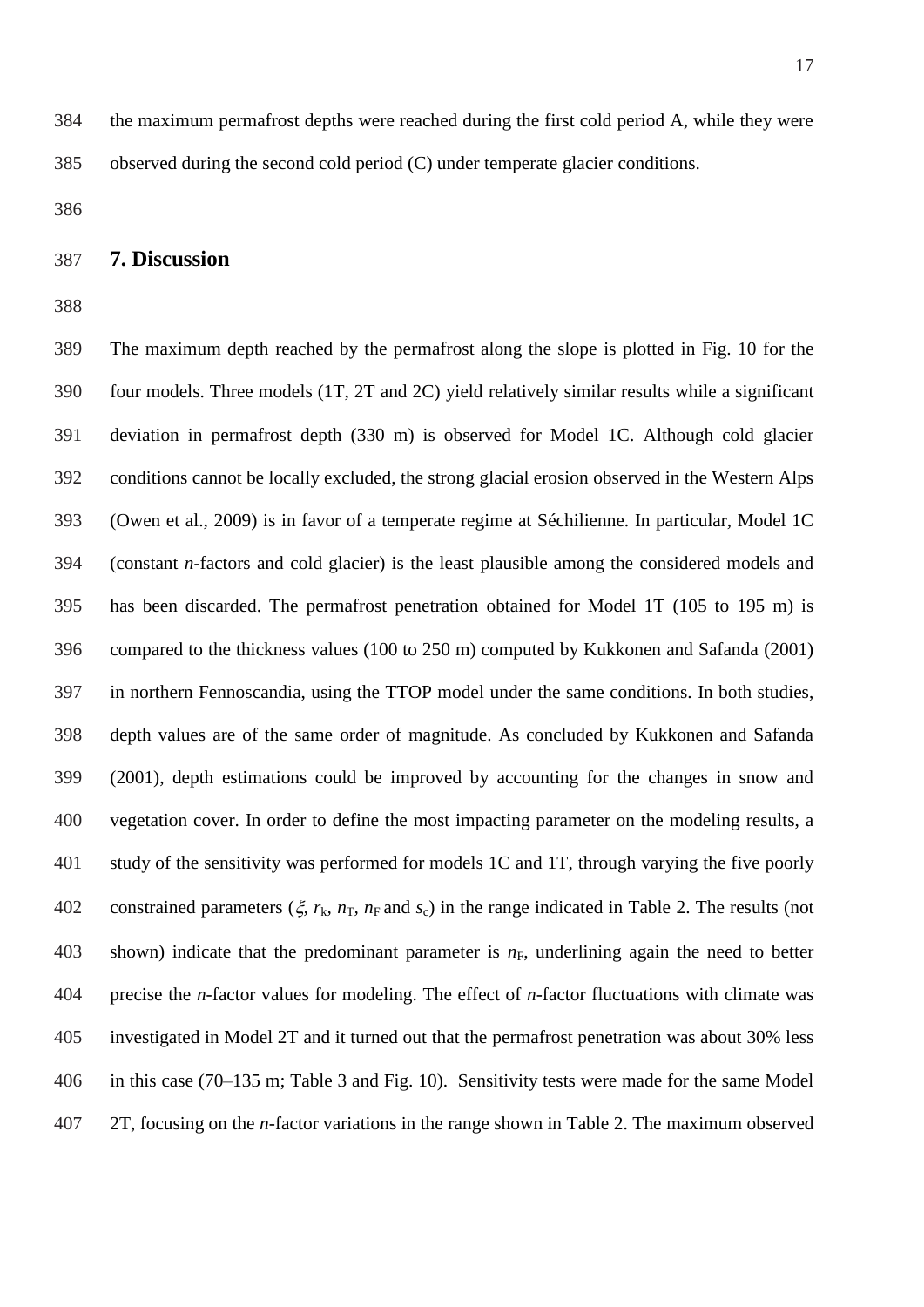effect is a permafrost persistence variation of 600 years and a depth fluctuation of 30 m with respect to the default values.

 The maximum depth reached by the permafrost for the three models (1T, 2T and 2C) is compared (Fig. 10) to the depth affected by the landslide along the same cross-section, 412 considering the two *Vp* threshold limits (3000 and 3500 m s<sup>-1</sup>) proposed by Le Roux et al. (2011). The maximum permafrost depths computed along the slope are of the same order of magnitude (100 to 190 m) as the thickness of the damaged zone imaged by the seismic investigation (Le Roux et al., 2011). This comparison suggests that the long-term permafrost front fluctuations during the last 21,000 years could have played a role in mechanically degrading the slope through ice segregation, a mechanism suggested by Wegmann et al. (1998) and Kukkonen and Safanda (2001) in other regions. This hypothesis is supported by the observation of meter-size fractures nearly parallel to the slope, both at the surface and in the first 100 m of borehole B. The common explanation for this fracture pattern is the stress release following deglacial unloading (Balantyne and Stone, 2004; Cossart et al., 2008). The penetration and intensity of fracturing during debutressing strongly depend upon rock mechanical characteristics (Augustinus, 1995), which then could have been controlled by the permafrost-induced slope weakening.

 Our results are synthesized in Fig. 11, which shows the chronological constraints on the events that could have affected the Séchilienne slope. From CRE dating, the final total down-427 wastage of the Romanche valley was estimated at 14 ka  $(Tg<sup>r</sup>)$ , at least 6,200 years before the initiation of Séchilienne head scarp. This delay can be considered as a minimal pre-failure endurance corresponding to the time interval following the disappearance of the glacier during which the slope endures the new state of stress before the initiation of failure. Thermal modeling results suggest that permafrost vanished in the Séchilienne slope between 10 to 11 ka (Tp), i.e. at least 2,000 to 3,000 years before the Séchilienne head scarp failure. These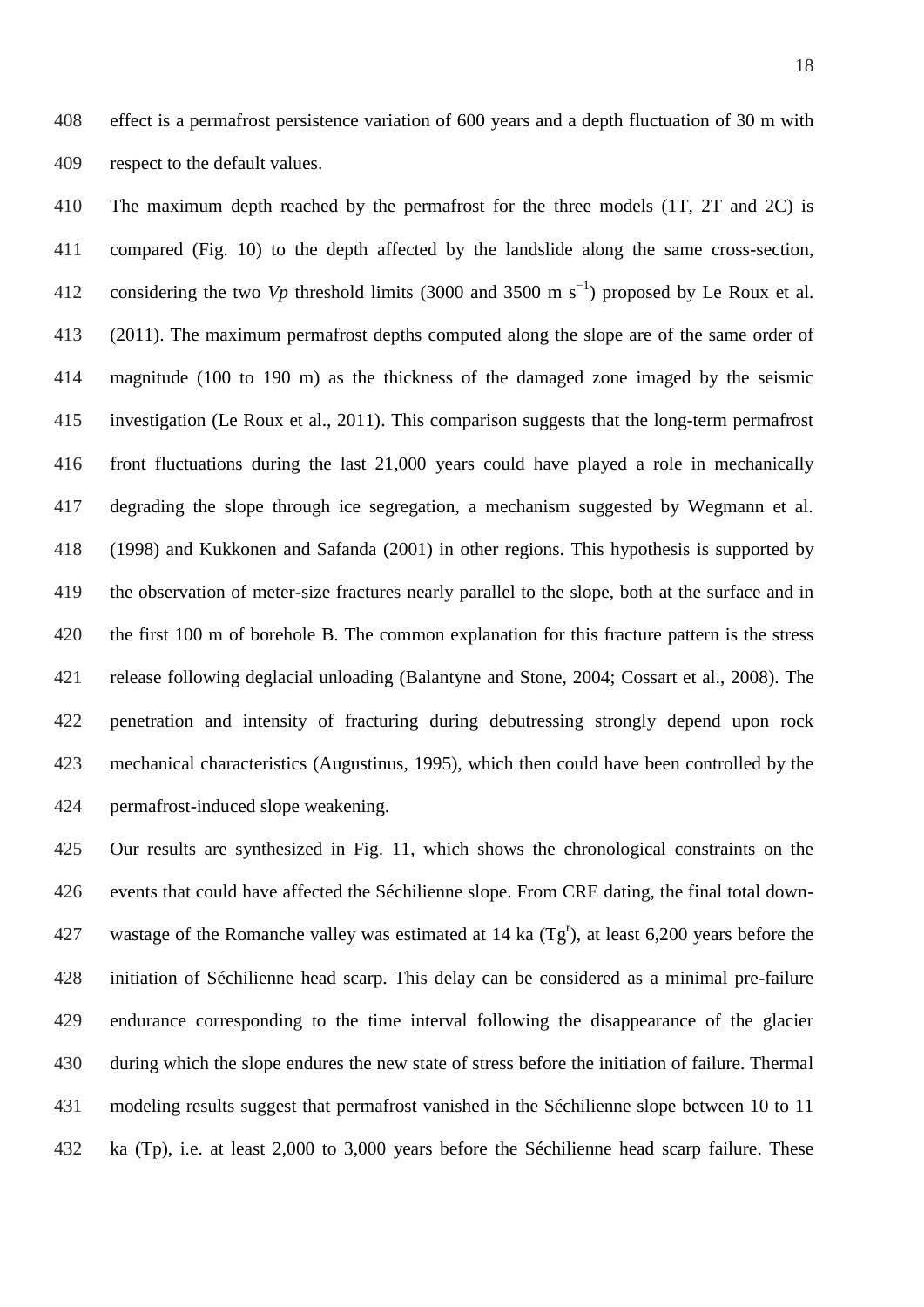results suggest that the permafrost disappearance did not directly cause the failure but its persistence could have delayed the rupture by a few thousand years, by mechanically 435 strengthening the slope. Finally, the head scarp destabilization occurred at 6.4 ka  $(Td^{i})$ , during the warmer and wetter Climatic Optimum period (Magny, 2004; Davis et al. 2003). This suggests that increases in temperature and precipitation during the Middle Holocene significantly contributed to the Séchilienne slope destabilization. Fig. 11 emphasizes that the permafrost expansion and degradation since 21,000 years played a key role in the Séchilienne slope development, in a multi-process phenomenon including glacial debutressing and Pleistocene to Holocene climate change.

## **8. Conclusions**

 The thermal numerical modeling of the Séchilienne slope during the last 21,000 years showed that permafrost vanished around 10 to 11 ka and therefore persisted at least 3,000 to 4,000 years after total ice down-wastage in the Romanche valley. The strengthening effect of ice can only partly explain the 6,200-yr delay measured between glacial retreat and instability initiation of the head scarp, which occurred during the wet and warm Climatic Optimum period. These results support the interpretation of a predominant role of climate on slope destabilization, although the effect of seismic activity cannot be ruled out completely. This study also reveals that, under the most plausible conditions (temperate glacier and time- dependent *n*-factors), the permafrost below the Séchilienne slope since the Last Glacial Maximum (LGM) reached a maximum thickness of 70 to 135 m, which corresponds to the destabilization depth inferred from seismic prospecting. These observations suggest that permafrost expansion weakened the Séchilienne slope and controlled the thickness of ground fractured after glacial unloading.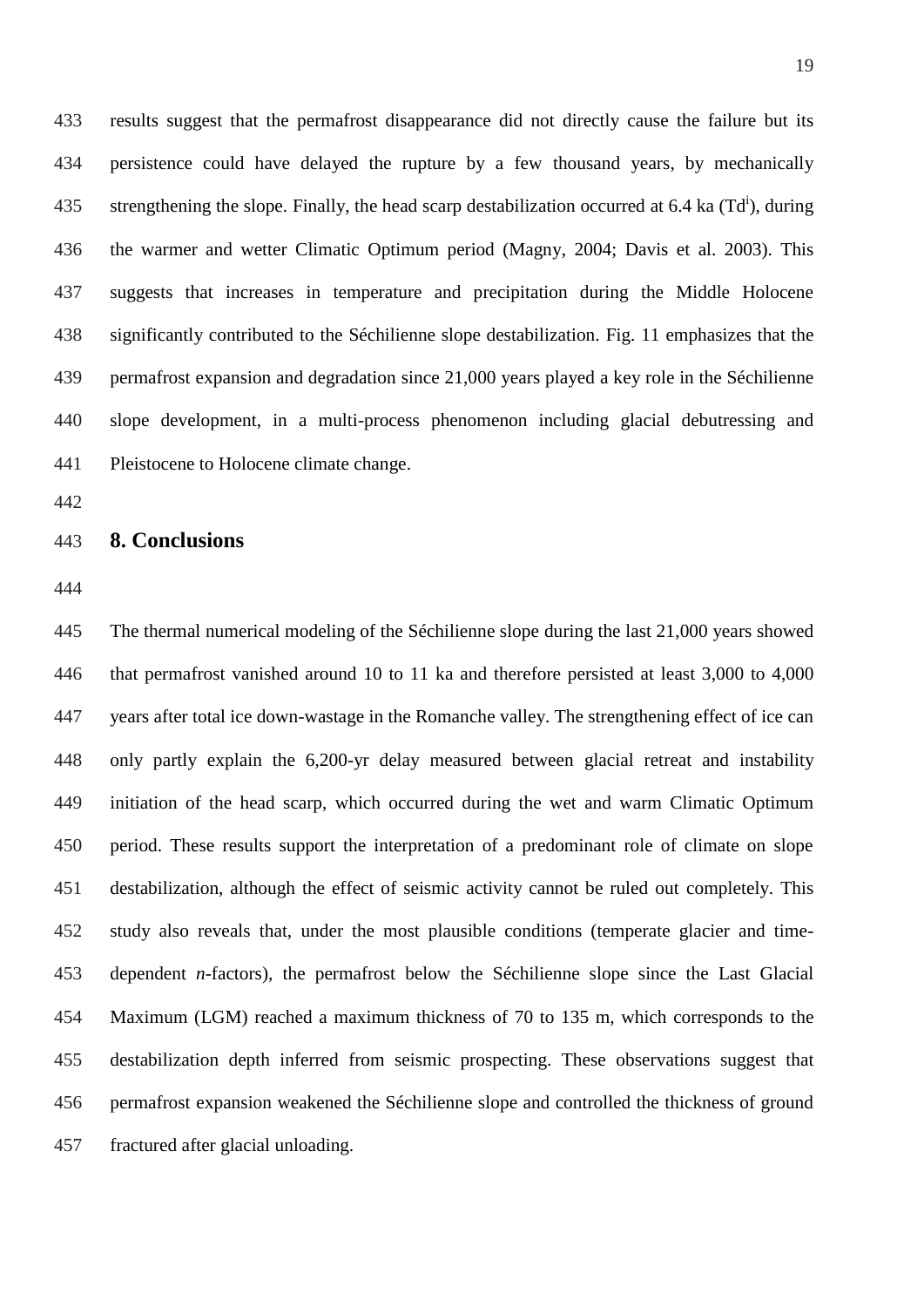Permafrost development and longevity has turned out to be factors controlling slope stability, in addition to those usually proposed such as glacial debutressing, climate changes and active tectonics. In particular, deep permafrost expansion is shown to play a significant role in the development of deep-seated landslides in previously glaciated areas. The effect of permafrost is, however, hard to show from direct field observations, and its importance in comparison with that of the other factors is still difficult to assess. Understanding complex gravitational movements requires further investigation combining CRE dating and thermo-mechanical finite element modeling.

#### **Acknowledgements**

 This study was supported by the *Agence Nationale de la Recherche* project "ANR-09-RISK- 008". We would like to thank Jérôme Nomade for fruitful discussion on climatic curve reconstruction and William Mahaney for the improvement of the manuscript. We also thank the two anonymous reviewers and Takashi Oguchi for their critical reviews.

#### **References**

Alley, R.B., 2000. GISP2 ice core temperature and accumulation data. IGBP PAGES/World

Data Center for Paleoclimatology. Data Contribution Series n°2004-013. NOAA/NGDC

Paleoclimatology Program, Boulder CO, USA.

Augustinus, P.C., 1995. Glacial valley cross-profile development: the influence of in situ rock

stress and rock mass strength, with examples from the southern Alps, New Zealand.

Geomorphology 14, 87-97.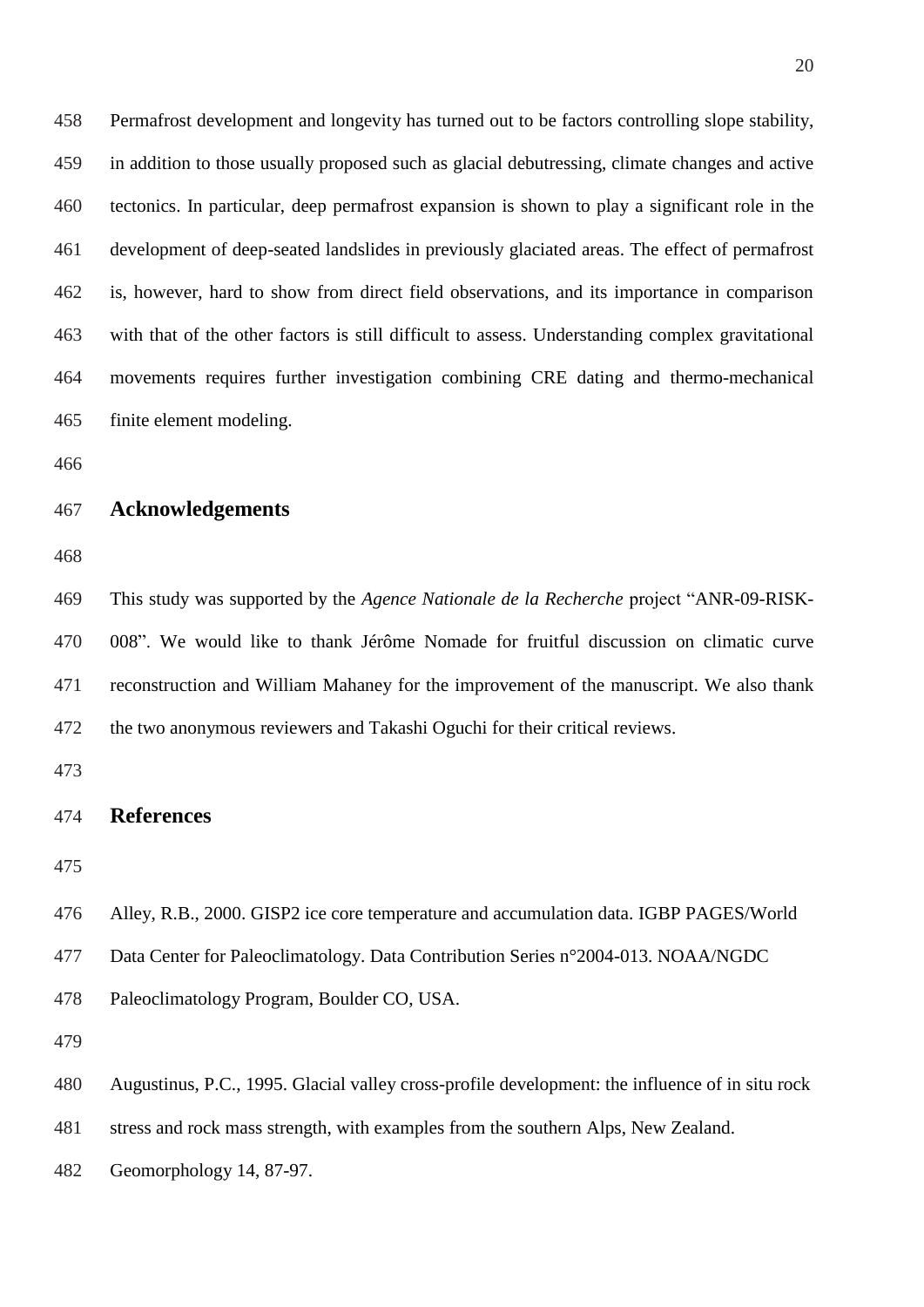| 485 | 2017.                                                                                           |
|-----|-------------------------------------------------------------------------------------------------|
| 486 |                                                                                                 |
| 487 | Ballantyne, C.K., Stone, J.O., 2004. The Beinn Alligin rock avalanche, NW Scotland:             |
| 488 | cosmogenic <sup>10</sup> Be dating, interpretation and significance. The Holocene 14, 448-453.  |
| 489 |                                                                                                 |
| 490 | Bièvre, G., Kasperski, J., Pothérat, P., 2012. Séchilienne - Programme de reconnaissances.      |
| 491 | Interprétation géologique des sondages. Technical report CETE de Lyon 40320-1 and 41106-        |
| 492 | 1, CETE de Lyon, Lyon, France.                                                                  |
| 493 |                                                                                                 |
| 494 | Bigot-Cormier, F., Braucher, R., Bourlès, D., Guglielmi, Y., Dubar, M., Stéphan, J.F., 2005.    |
| 495 | Chronological constraints on processes leading to large active landslides. Earth and Planetary  |
| 496 | Science Letters 235, 141-150.                                                                   |
| 497 |                                                                                                 |
| 498 | Blackwell, D.D., Steele, J.L., Brott, C.A., 1980. The terrain effect on terrestrial heat flow.  |
| 499 | Journal of Geophysical Research 85, 4757-4772.                                                  |
| 500 |                                                                                                 |
| 501 | Clark, P.U., Dyke, A.S., Shakum, J.D., Carlson, A.E., Clark, J., Wohlfarth, B., Mitrovica,      |
| 502 | J.X., Hostetler, S.W., McCabe, A.M., 2009. The last glacial maximum. Science 325, 710-714.      |
| 503 |                                                                                                 |
| 504 | Cossart, E., Braucher, R., Fort, M., Bourlès, D., Carcaillet, J., 2008. Slope instability in    |
| 505 | relation to glacial debutressing in alpine areas (upper durance catchment, southeastern         |
| 506 | France): Evidence from field data and $^{10}$ Be cosmic ray exposure ages. Geomorphology 95, 3- |
| 507 | 26.                                                                                             |
|     |                                                                                                 |
|     |                                                                                                 |

Ballantyne, C.K., 2002. Paraglacial geomorphology. Quaternary Science Reviews 21, 1935-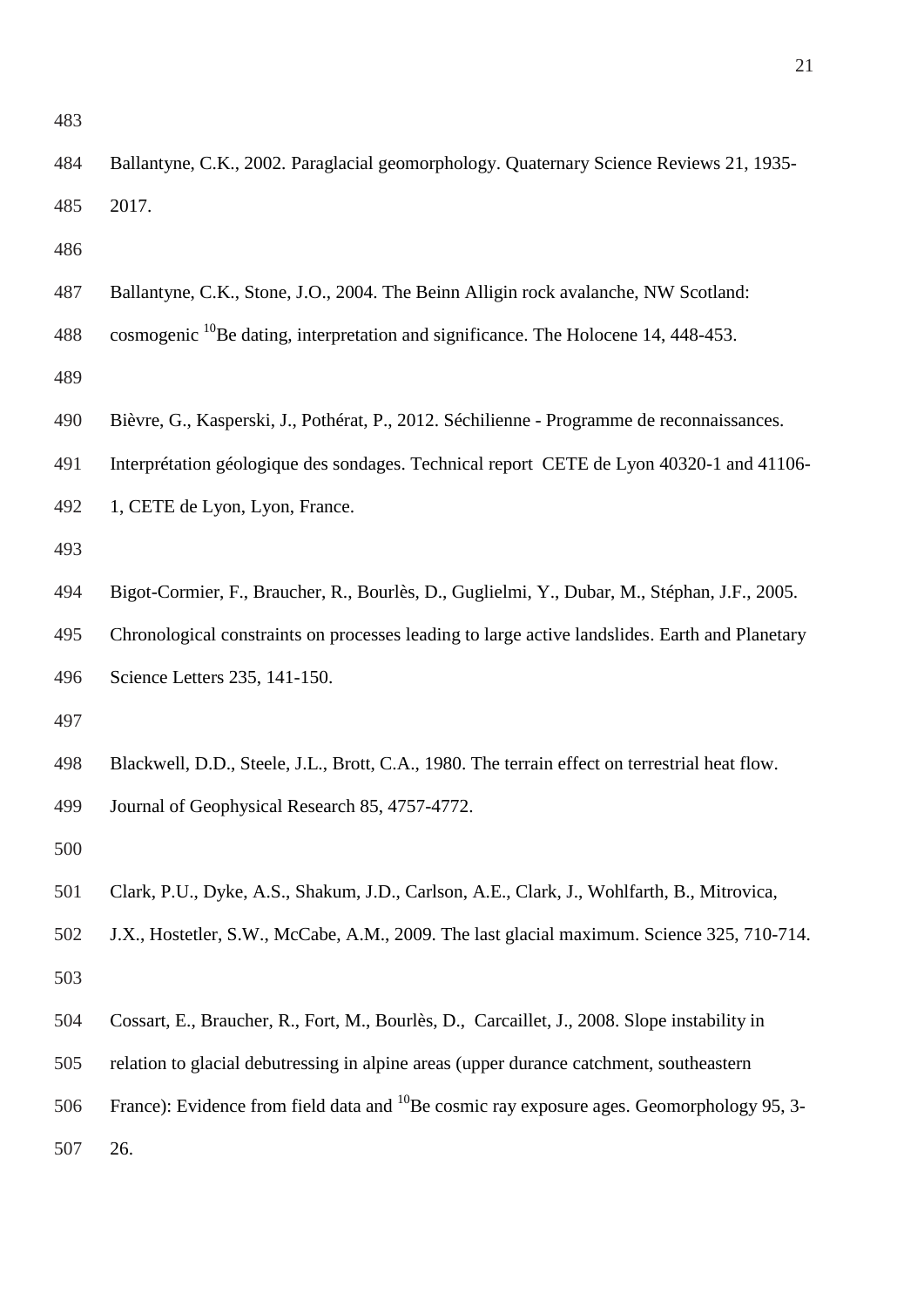| 511 |                                                                                                          |
|-----|----------------------------------------------------------------------------------------------------------|
| 512 | Davis, B., Brewer, S., Stevenson, A., Guiot, J., and data contributors, 2003. The temperature            |
| 513 | of Europe during the Holocene reconstructed from pollen data. Quaternary Science Reviews                 |
| 514 | 22, 1701-1716.                                                                                           |
| 515 |                                                                                                          |
| 516 | de Beaulieu, J.L., 1977. Contribution pollenanalytique à l'histoire tardiglaciaire et holocène de        |
| 517 | la végétation des Alpes méridionales françaises. PhD thesis, Université Aix-Marseille III,               |
| 518 | Marseille, 391 pp.                                                                                       |
| 519 |                                                                                                          |
| 520 | Delunel, R., van der Beek, P., Carcaillet, J., Bourlès, D., Valla, P., 2010. Frost-cracking              |
| 521 | control on catchment denudation rates: Insights from in situ produced <sup>10</sup> Be concentrations in |
| 522 | stream sediments (Ecrins–Pelvoux massif, French Western Alps). Earth and Planetary Science               |
| 523 | Letters 293, 72-83.                                                                                      |
| 524 |                                                                                                          |
| 525 | Delunel, R., 2010. Evolution géomorphologique du massif des Ecrins-Pelvoux depuis le                     |
| 526 | Dernier Maximum Glaciaire. PhD thesis, Université Grenoble I, Grenoble, 236 pp.                          |
| 527 |                                                                                                          |
| 528 | Deplazes, G., Anselmetti, F.S., Hajdas, I., 2007. Lake sediments deposited on the Flims                  |
| 529 | rockslide mass: the key to date the largest mass movement of the Alps. Terra Nova 19, 252-               |
| 530 | 258.                                                                                                     |
| 531 |                                                                                                          |
|     |                                                                                                          |
|     |                                                                                                          |
|     |                                                                                                          |
|     |                                                                                                          |

Cruden, D.M., Hu, X.Q., 1993. Exhaustion and steady states models for predicting landslides

hazards in the Canadian Rocky Mountains. Geomorphology 8, 279-285.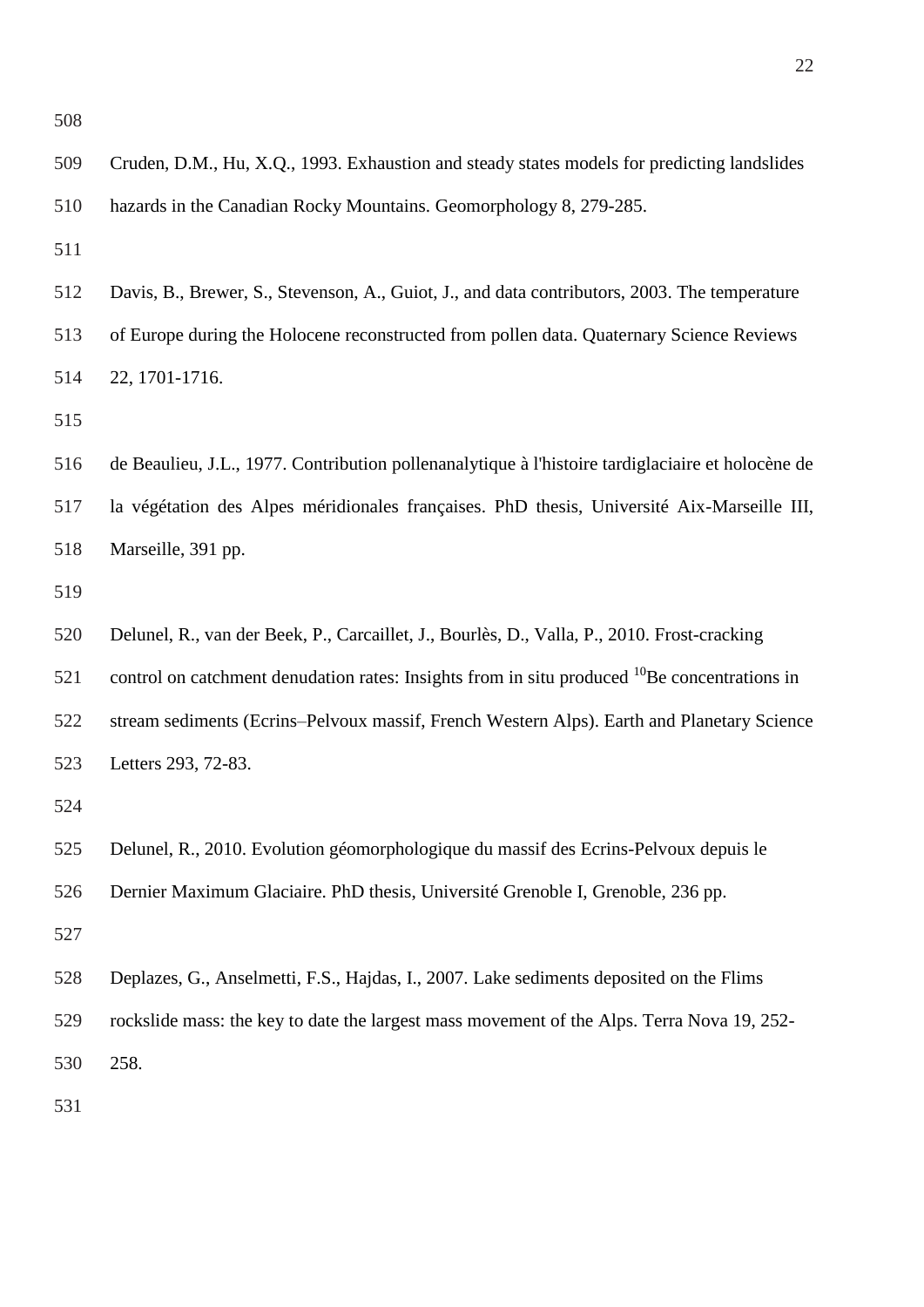- Eberhardt, E., Stead, D., Coggan, J.S., 2004. Numerical analysis of initiation and progressive failure in natural rock slopes – the 1991 Randa rockslide. International Journal of Rock Mechanics and Mining Sciences 41, 69-87.
- 
- Goy, L., Fabre, D., Ménard, G., 1996. Modelling of rock temperatures for deep alpine tunnel

projects. Rock Mechanics and Rock Engineering 29(1), 1-18.

 Gruber, S., Haeberli, W., 2007. Permafrost in steep bedrock slopes and its temperature related destabilization following climate change. Journal of Geophysical Research 112, F02S18, doi:10.1029/2006JF000547.

- Guglielmin, M., Cannone, N., Dramis, F., 2001. Permafrost–glacial evolution during the Holocene in the Italian Central Alps. Permafrost and Periglacial Processes 12, 111-124.
- Guillot, S., Di Paola, S., Ménot, R.P., Ledru, P., Spalla, M.I., Gosso, G., Schwartz, S., 2009.

 Suture zones and importance of strike‐slip faulting for Variscan geodynamic reconstructions of the External Crystalline Massifs of the western Alps. Bulletin de la Société Geologique de France 180, 483-500.

551 Hormes, A., Ivy-Ochs, S., Kubik, P.W., Ferreli, L., Michetti, A.M., 2008. <sup>10</sup>Be exposure ages of rock avalanche and a late glacial moraine in Alta Valtellina, Italian Alps. Quaternary International 190, 136-145.

- Ilyashuk, B., Gobet, E., Heiri, O., Lotter, A.F., van Leeuwen, J.F.N., van der Knaap, W.O.,
- Ilyashuk, E., Oberli, F., Ammann, B., 2009. Lateglacial environmental and climatic changes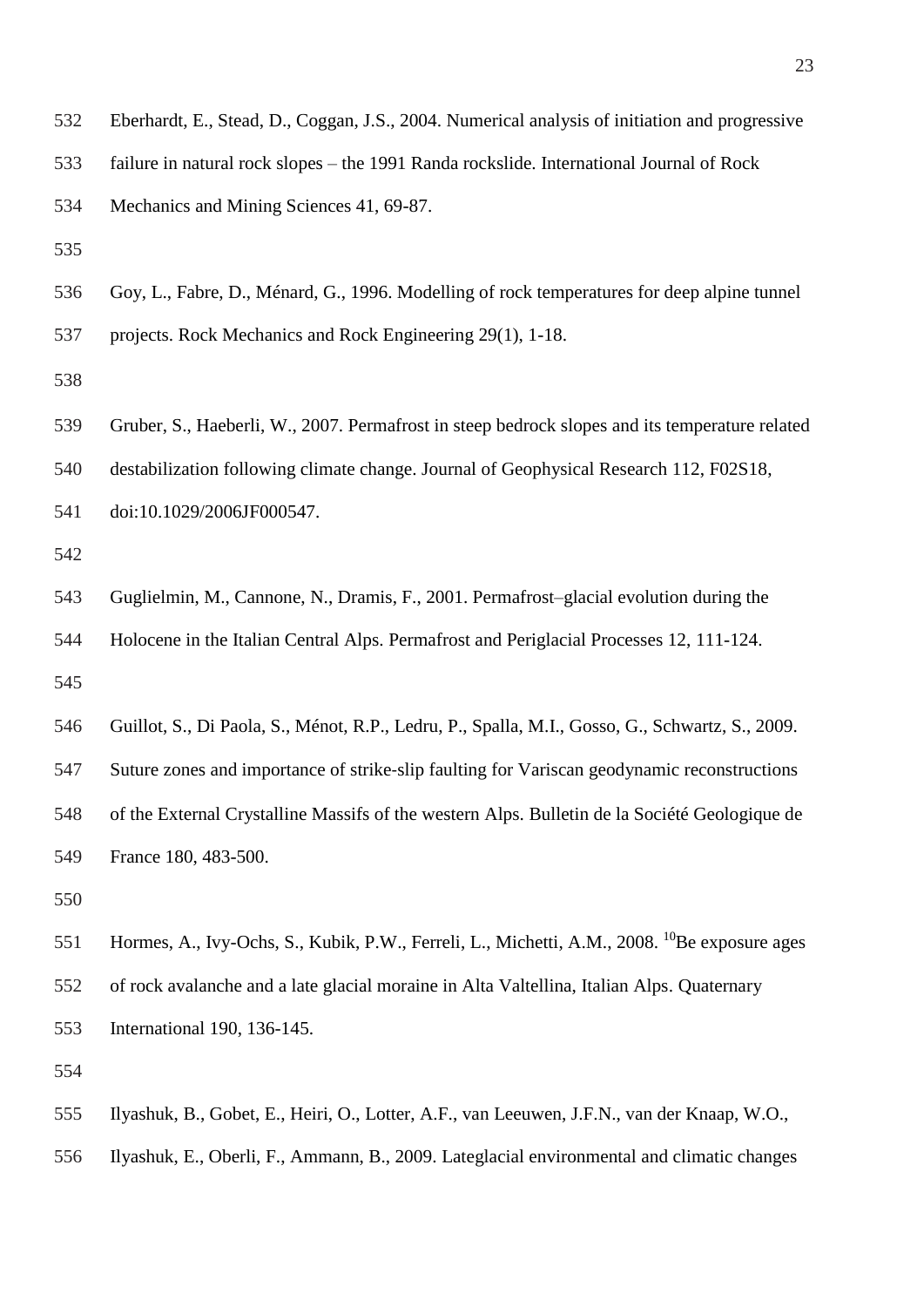| 557 | at the Maloja pass, Central Swiss Alps, as recorded by chironomids and pollen. Quaternary     |
|-----|-----------------------------------------------------------------------------------------------|
| 558 | Science Reviews 28, 1340-1353.                                                                |
| 559 |                                                                                               |
| 560 | InfoClimat, 2011. http://www.infoclimat.fr                                                    |
| 561 |                                                                                               |
| 562 | Ivy-Ochs, S., Poschinger, A.V., Synal, H.A., Maisch, M., 2009. Surface exposure dating of     |
| 563 | the Flims landslide, Graubünden, Switzerland. Geomorphology 103, 104-112.                     |
| 564 |                                                                                               |
| 565 | Jorgenson M. T., Kreig, R.A., 1988. A model for mapping permafrost distribution based on      |
| 566 | landscape component maps and climatic variables, Fifth International Conference on            |
| 567 | Permafrost (Trondheim, Norway), Tapir Publishers: Trondheim; 1, 176-182.                      |
| 568 |                                                                                               |
| 569 | Juliussen, H., Humlum, O., 2007. Towards a TTOP ground temperature model for                  |
| 570 | mountainous terrain in central- eastern Norway. Permafrost and Periglacial Processes 18, 161- |
| 571 | 184.                                                                                          |
| 572 |                                                                                               |
| 573 | Korup, O., Clague, J.J., Hermanns, R.L., Hewitt, K., Strom, A.L., Weidinger, J.T., 2007.      |
| 574 | Giant landslides, topography, and erosion. Earth and Planetary Science Letters 261, 578-589.  |
| 575 |                                                                                               |
| 576 | Krivonogova, N.F., 2009. Characteristics of the composition, structure and physico-           |
| 577 | mechanical properties of permafrost rock soil in massifs. Soil Mechanics and Foundation       |
| 578 | Engineering 46, 136-146.                                                                      |
| 579 |                                                                                               |
| 580 | Kukkonen, I.T., Safanda, J., 2001. Numerical modelling of permafrost in bedrock in northern   |
| 581 | Fennoscandia during the Holocene. Global and Planetary Change 29, 259-273.                    |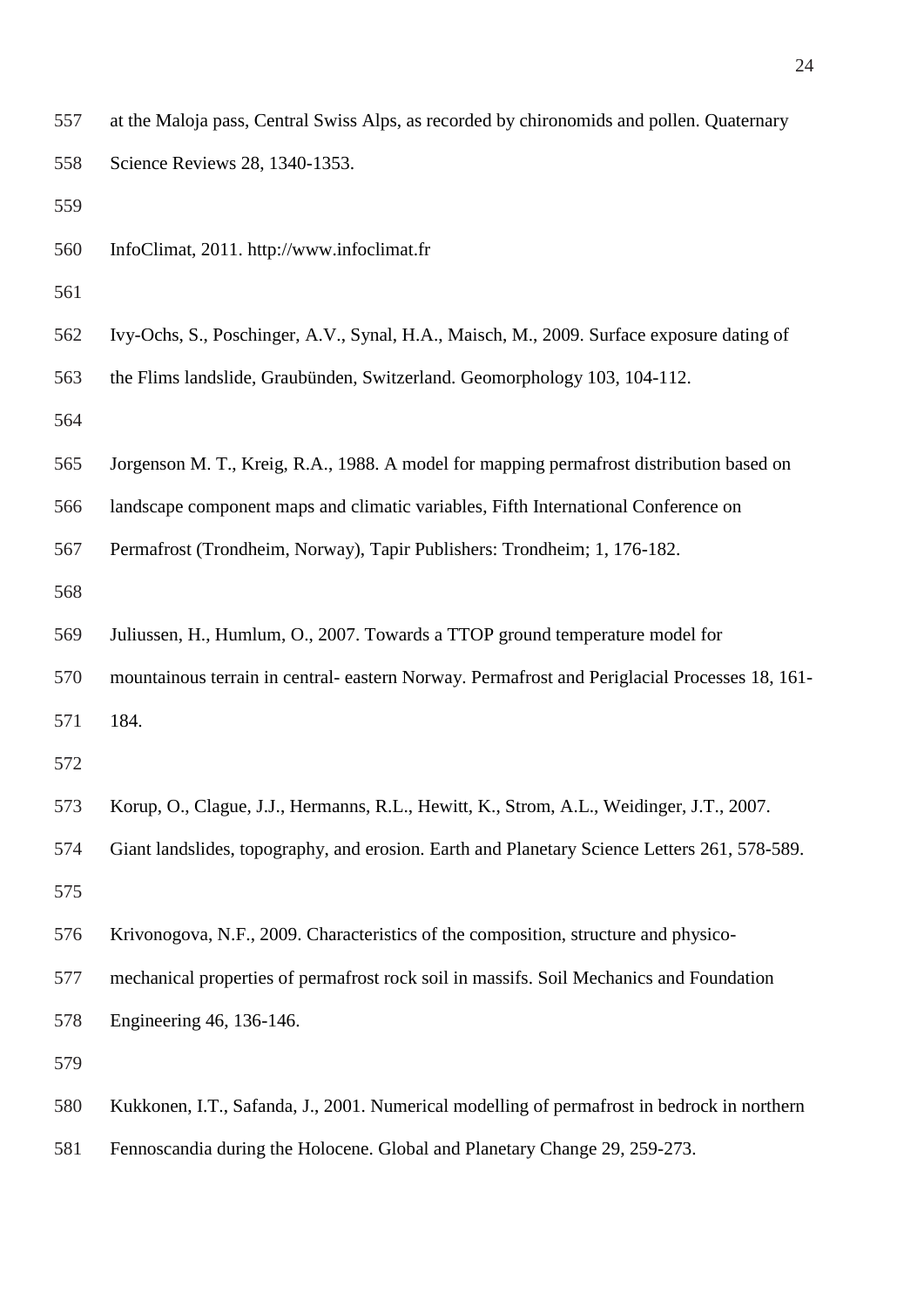| 583 | Le Roux, O., Schwartz, S., Gamond, J.F., Jongmans, D., Bourlès, D., Braucher, R., Mahaney,     |
|-----|------------------------------------------------------------------------------------------------|
| 584 | W., Carcaillet, J., Leanni, L., 2009. CRE dating on the head scarp of a major landslide        |
| 585 | (Séchilienne, French Alps), age constraints on Holocene kinematics. Earth and Planetary        |
| 586 | Science Letters 280, 236-245.                                                                  |
| 587 |                                                                                                |
| 588 | Le Roux, O., Schwartz, S., Gamond, J.F., Jongmans, D., Tricart, P., Sébrier, M., 2010.         |
| 589 | Interaction between tectonic and erosion processes on the morphogenesis of an alpine valley:   |
| 590 | geological and geophysical investigations in the lower Romanche valley (Belledonne massif,     |
| 591 | western Alps). International Journal of Earth Sciences 99, 427-441.                            |
| 592 |                                                                                                |
| 593 | Le Roux, O., Jongmans, D., Kaperski, J., Schwartz, S., Potherat, P., Lebrouc, V., Lagabrielle, |
| 594 | R., Meric, O., 2011. Deep geophysical investigation of the large Séchilienne landslide         |
| 595 | (western Alps, France) and calibration with geological data. Engineering Geology 120, 18-31.   |
| 596 |                                                                                                |
| 597 | Lucazeau, F., Vasseur, G., 1989. Heat flow density data from France and surrounding            |
| 598 | margins. Tectonophysics 164, 251-258.                                                          |
| 599 |                                                                                                |
| 600 | Lunardini, V.J., 1978. Theory of n-factors and correlation of data, paper presented at 3rd     |
| 601 | International Conference on Permafrost, International Permafrost Association, Edmonton,        |
| 602 | Canada.                                                                                        |
| 603 |                                                                                                |
| 604 | Magny, M., 2004. Holocene climate variability as reflected by mid-European lake-level          |
| 605 | fluctuations and its probable impact on prehistoric human settlements. Quaternary              |
| 606 | International 113, 65-79.                                                                      |
|     |                                                                                                |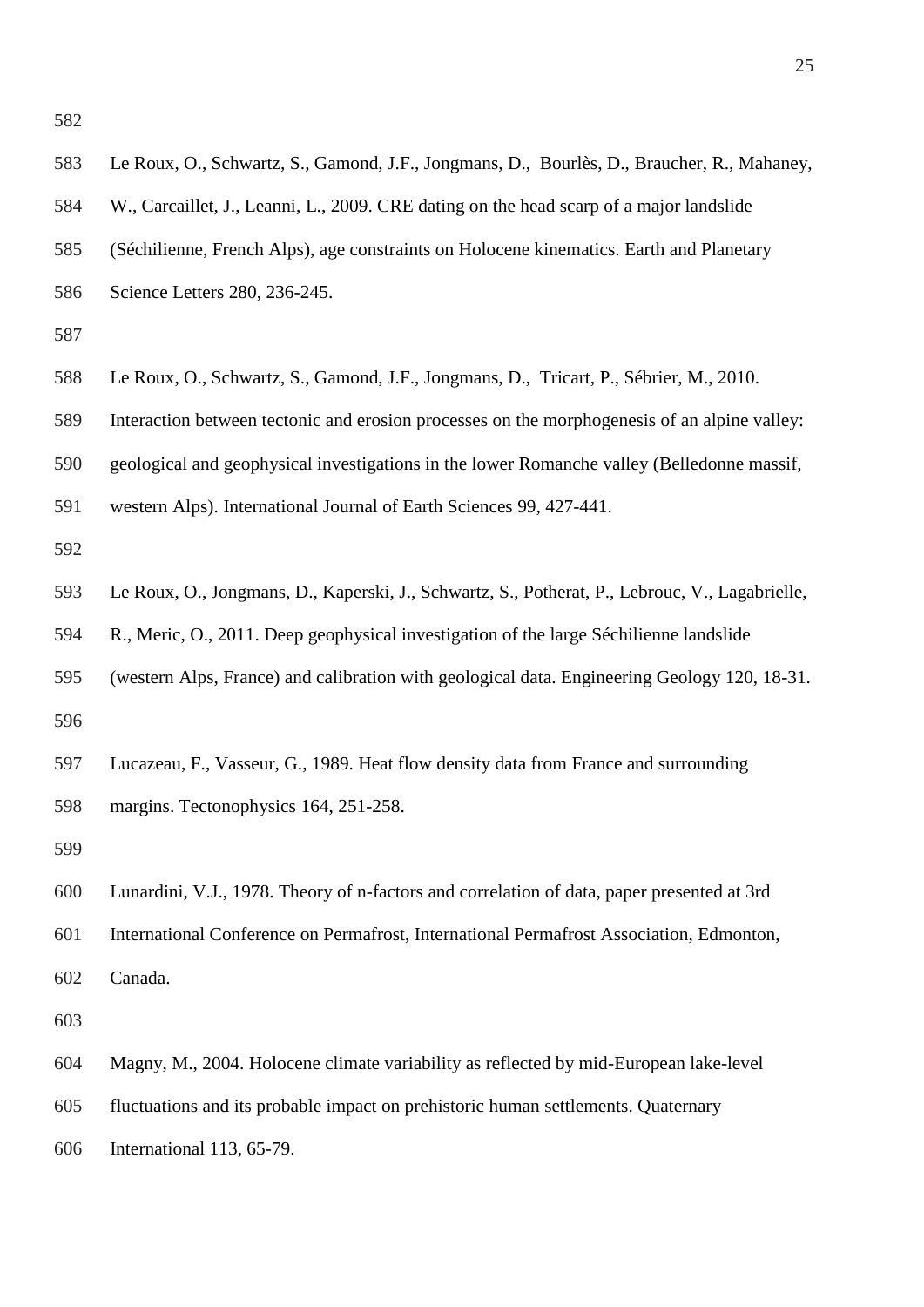| 608 | Magny, M., 2007. Climate oscillations and hydrological variations in Europe over the last      |
|-----|------------------------------------------------------------------------------------------------|
| 609 | 15,000 years. Lettre pigb-pmrc-France 20, 72-76.                                               |
| 610 |                                                                                                |
| 611 | Matsuoka, N., Hirakawa, K., Watanabe, T., Haeberli, W., Keller, F., 1998. The role of          |
| 612 | diurnal, annual and millennial freeze-thaw cycles in controlling alpine slope stability, paper |
| 613 | presented at 7th International Conference on Permafrost, International Permafrost              |
| 614 | Association, Yellowknife, Canada.                                                              |
| 615 |                                                                                                |
| 616 | Matsuoka, N., Murton, J., 2008. Frost weathering: recent advances and future directions.       |
| 617 | Permafrost and Periglacial Processes 19.                                                       |
| 618 |                                                                                                |
| 619 | Montjuvent, G., Winistörfer, J., 1980. Glaciers quaternaires dans les Alpes franco-suisses et  |
| 620 | leur piedmont. Géologie Alpine 56, 251-282.                                                    |
| 621 |                                                                                                |
| 622 | Mottaghy, D., Rath, V., 2006. Latent heat effects in subsurface heat transport modeling and    |
| 623 | their impact on paleotemperature reconstructions. Geophysical Journal International 164, 236-  |
| 624 | 245.                                                                                           |
| 625 |                                                                                                |
| 626 | Muller, S.D., Nakagawa, T., De Beaulieu, J.L., Court-Picon, M., Carcaillet, C., Miramont, C.,  |
| 627 | Roiron, P., Boutterin, C., Ali, A.A., Bruneton, H., 2007. Postglacial migration of silver fir  |
| 628 | (Abies alba Mill.) in the southwestern Alps. Journal of Biogeography 34, 876-899.              |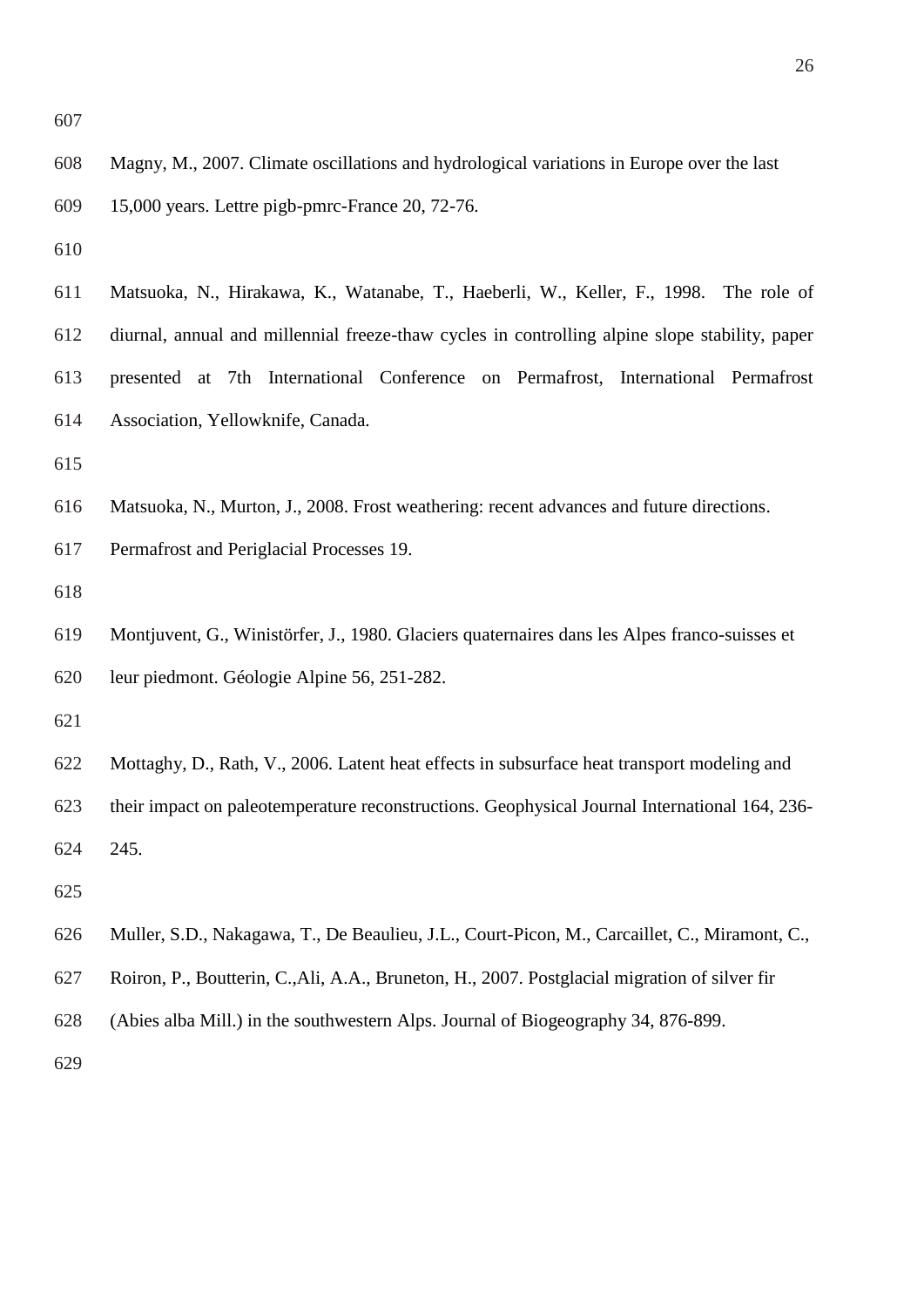- Murton, J.B., Coutard, J.P., Ozouf, J.C., Lautridou, J.P., Robinson, D.A., Williams, R.B.G.,
- 2001. Physical modeling of bedrock brecciation by ice segregation in permafrost. Permafrost
- and Periglacial Processes 12, 255–266.
- 
- Murton, J.B., Peterson, R., Ozouf, J.C., 2006. Bedrock fracture by ice segregation in cold regions. Science 314, 1127-1129.
- 
- Noetzli, J., Gruber, S., 2009. Transient thermal effects in Alpine permafrost. The Cryosphere 3, 85-99.
- 
- Ortu, E., Peyron, O., Bordon, A., De Beaulieu, J.L., Siniscalco, C., Caramiello, R., 2008.
- Lateglacial and Holocene climate oscillations in the South-Western Alps: An attempt at

quantitative reconstruction. Quaternary international 190, 71-88.

- 
- Owen, L.A., Thackray, G., Anderson, R.S., Briner, J., Kaufman, D., Roe, G., Pfeffer, W., Yi,
- C.L., 2009. Integrated research on mountain glaciers: Current status, priorities and future

prospects. Geomorphology 103, 158-171.

- 
- Prager, C., Ivy-Ochs, S., Ostermann, M., Synal, H.A., Patzelt, G., 2009. Geology and
- 649 radiometric  ${}^{14}C$ ,  ${}^{36}Cl$  and Th-/U-dating of the Fernpass rockslide (Tyrol, Austria).
- Geomorphology 103, 93-103.
- 
- Riseborough, D.W., Smith, M.W., 1998. Exploring the limits of permafrost, paper presented
- at 7th International Conference on Permafrost, International Permafrost Association,
- Yellowknife, Canada.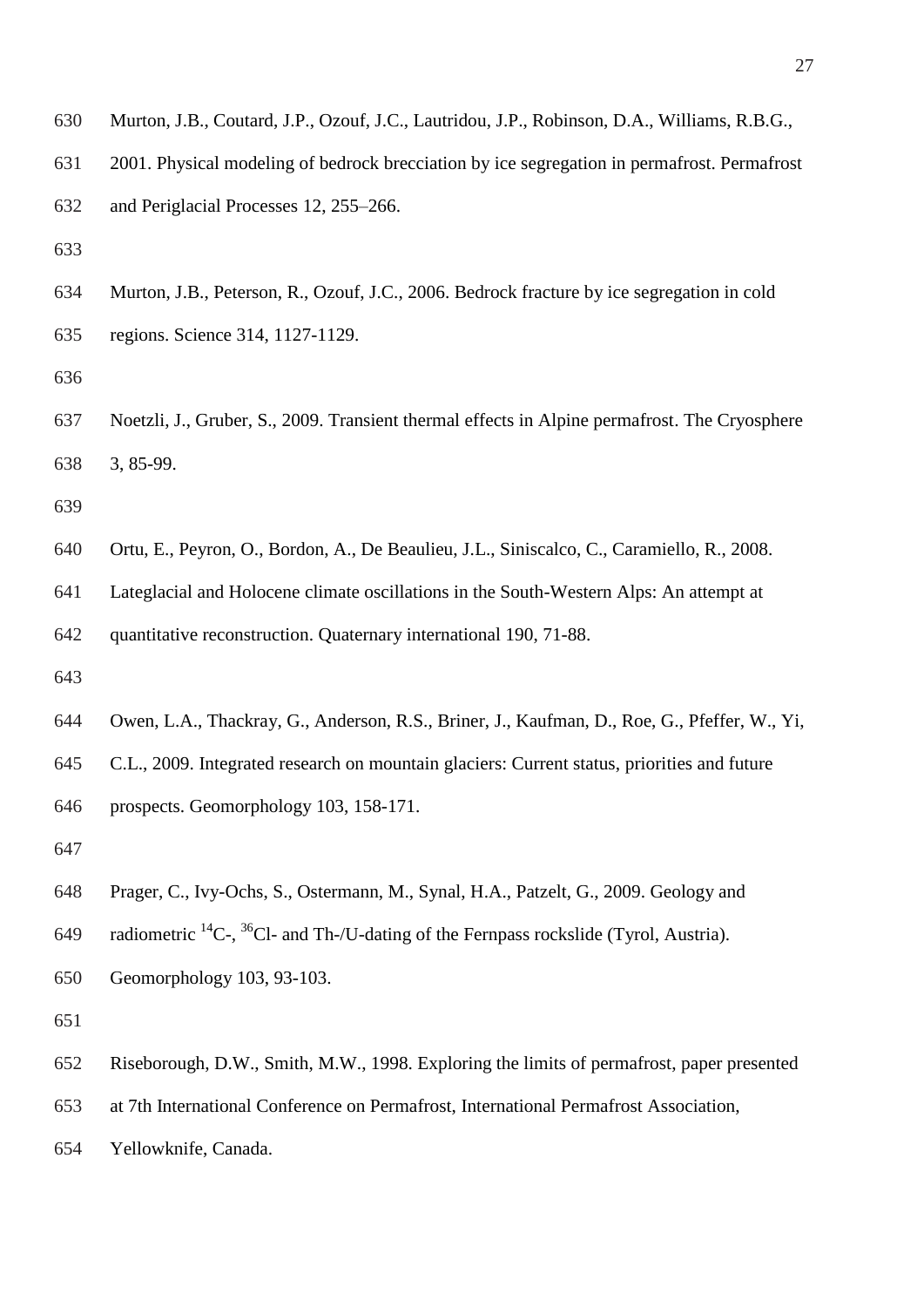| 656 | Riseborough, D., Shiklomanov, N., Etzelmüller, B., Gruber, S., Marchenko, S., 2008. Recent   |
|-----|----------------------------------------------------------------------------------------------|
| 657 | advances in permafrost modeling. Permafrost and Periglacial Processes 19, 137-156.           |
| 658 |                                                                                              |
| 659 | Safanda, J., 1999. Ground surface temperature as a function of slope angle and slope         |
| 660 | orientation and its effect on the subsurface temperature field. Tectonophysics 306, 367-375. |
| 661 |                                                                                              |
| 662 | Sanchez, G., Rolland, Y., Corsini, M., Braucher, R., Bourlès, D., Arnold, M., Aumaître, G.,  |
| 663 | 2010. Relationships between tectonics, slope instability and climate change: cosmic ray      |
| 664 | exposure dating of active faults, landslides and glacial surfaces in the SW Alps.            |
| 665 | Geomorphology 117, 1-13.                                                                     |
| 666 |                                                                                              |
| 667 | Smith, M.W., Riseborough, D.W., 1996. Permafrost monitoring and detection of climate         |
| 668 | change. Permafrost and Periglacial Processes 7, 301-309.                                     |
| 669 |                                                                                              |
| 670 | Stacey, F.D., Davis, P.M., 2008. Physics of the Earth, 4th Edition, edited by Cambridge      |
| 671 | University Press, Cambridge.                                                                 |
| 672 |                                                                                              |
| 673 | van der Beek, P., Bourbon, P., 2008. A quantification of the glacial imprint on relief       |
| 674 | development in the French western Alps. Geomorphology 97, 52-72.                             |
| 675 |                                                                                              |
| 676 | Vengeon, J.M., 1998. Déformation et rupture des versants en terrain métamorphique            |
| 677 | anisotrope. Apport de l'étude des ruines de Séchilienne. PhD thesis, Université Grenoble I,  |
| 678 | Grenoble, 186 pp.                                                                            |
| 679 |                                                                                              |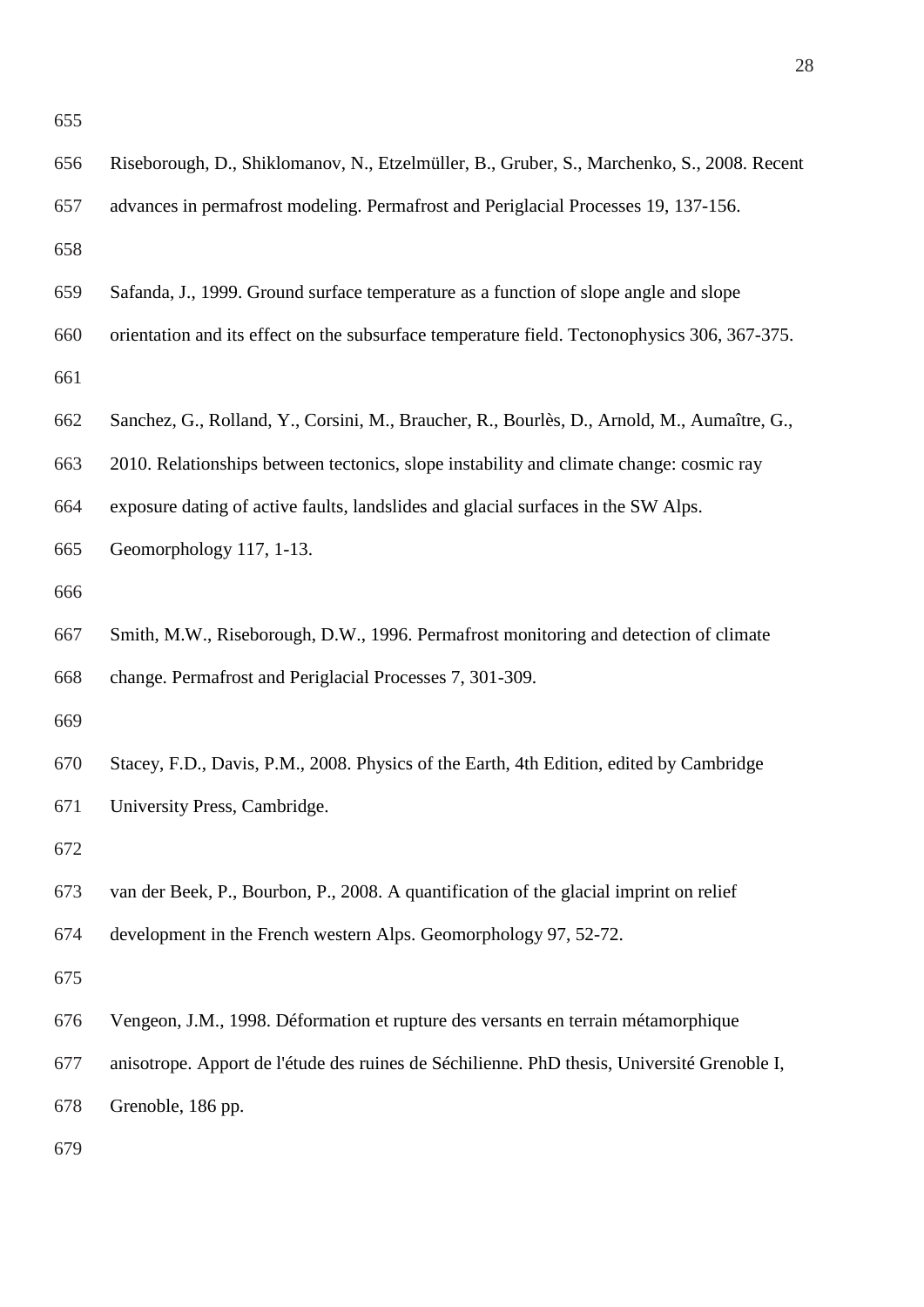680 Wegmann, M., Gudmundsson, G.H., Haeberli, W., 1998. Permafrost changes in rock walls 681 and the retreat of Alpine glaciers - thermal modelling approach. Permafrost and Periglacial 682 Processes 9, 23-33.

683

684 Williams, P.J., Smith, M.W., 1989. The Frozen Earth: Fundamentals of Geocryology, edited 685 by Cambridge University Press, Cambridge.

686

## 687 **Appendix**

#### 688 **Appendix 1**:

689 In the TTOP model the  $n<sub>T</sub>$  and  $n<sub>F</sub>$  factors are applied as transfer functions between  $T<sub>maa</sub>$  and *T*mag. In the active layer, the thermal offset, which results from the difference in thermal conductivity values between frozen and thawed grounds, is related to ground thermal properties and to the ground surface temperature. The effects of active and surface layers are combined to obtain the following equation (Smith and Riseborough, 1996):

694 
$$
T_{\text{top}} = \frac{k_{\text{T}} n_{\text{T}} I_{\text{T}A} - k_{\text{F}} n_{\text{F}} I_{\text{FA}}}{P k^*}
$$
 with 
$$
k^* = \begin{cases} k_{\text{F}} & \text{if } k_{\text{T}} I_{\text{TS}} - k_{\text{F}} I_{\text{FS}} < 0 \\ k_{\text{T}} & \text{if } k_{\text{T}} I_{\text{TS}} - k_{\text{F}} I_{\text{FS}} > 0 \end{cases}
$$
 (1)

695 where  $k_F$  and  $k_T$  are the thermal conductivity values for the frozen and thawed ground,  $n_F$  and  $n_T$  are the freezing and thawing factors,  $I_{FA}$  and  $I_{TA}$  are the air seasonal freezing and thawing 697 degree-day indexes,  $I_{FS}$  and  $I_{TS}$  surface seasonal freezing and thawing-degree days indexes, and *P* is the period (365 days) of temperature fluctuations. Air seasonal indexes can be deduced from the mean annual air temperature curve and the annual temperature amplitude (Smith and Riseborough, 1996).

701

#### 702 **Appendix 2**: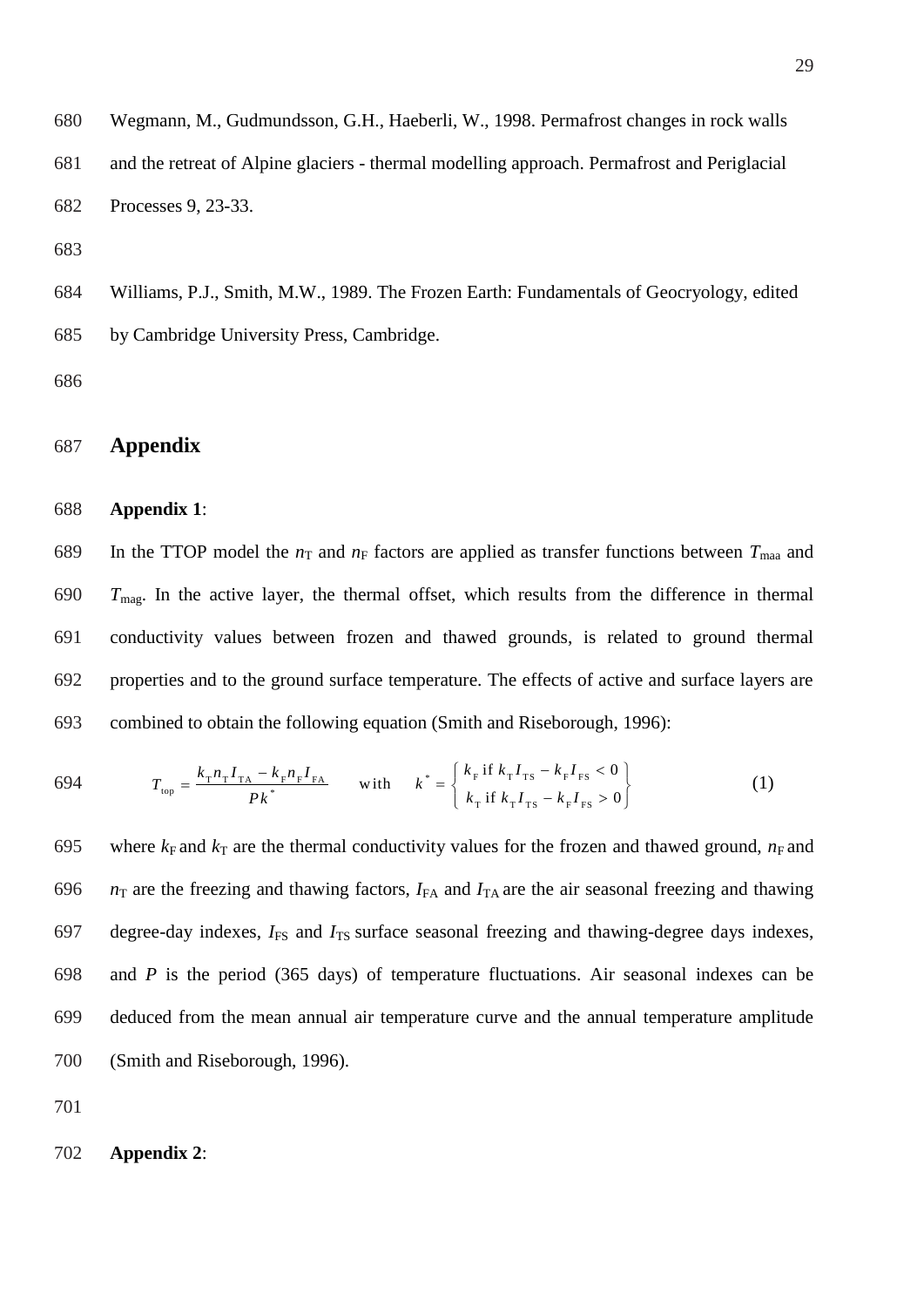703 The effective heat capacity  $c_e$  is introduced in the heat transfer equation:

704 
$$
-div \ \vec{q} = \rho c_e \vec{T} \quad with \quad c_e = c + \frac{L}{1 + \left(\frac{1}{2} - 1\right) \frac{\rho_d}{\rho_w}}.f \tag{2}
$$

705 where  $\vec{q}$  is the conductive heat flux density,  $\rho$  is the total rock density, T is the temperature, *c* 706 is the specific heat capacity of rock at constant pressure, *L* ( $=3.35\times10^5$  J kg<sup>-1</sup>) is the latent heat of fusion for water,  $\rho_w$  (=1000 kg m<sup>-3</sup>) is the density of water,  $\rho_d$  is the dry bulk density 707 708 *f* is the frozen content of water.

709

710 *f* is given by the following equation:

711

712 
$$
f = H(T_{\text{T}} - T) \cdot \frac{2T}{\theta^2} e^{-\frac{(T_{\text{T}} + T)^2}{\theta}}
$$
 (3)

713

714 where *H* is the Heaviside function,  $T_T$  is the melting point and  $\theta$  is the freezing interval.

715

## 716 **Figure captions**

717 Fig. 1. Geological and structural map of the lower Romanche Valley with the location of the 718 Séchilienne landslide.

719

 Fig. 2. Geology and geomorphology of the Séchilienne landslide. (a) Structural sketch map with the location of the investigation gallery (G) and the borehole (B). (b) Rose diagram of structural data for the Séchilienne slope (modified from Le Roux et al., 2011). (c) North– south cross section with the two main inferred sets of fractures (near-vertical N70 oriented and near-parallel to the slope). The lower seismic limit of the zone affected by the landslide is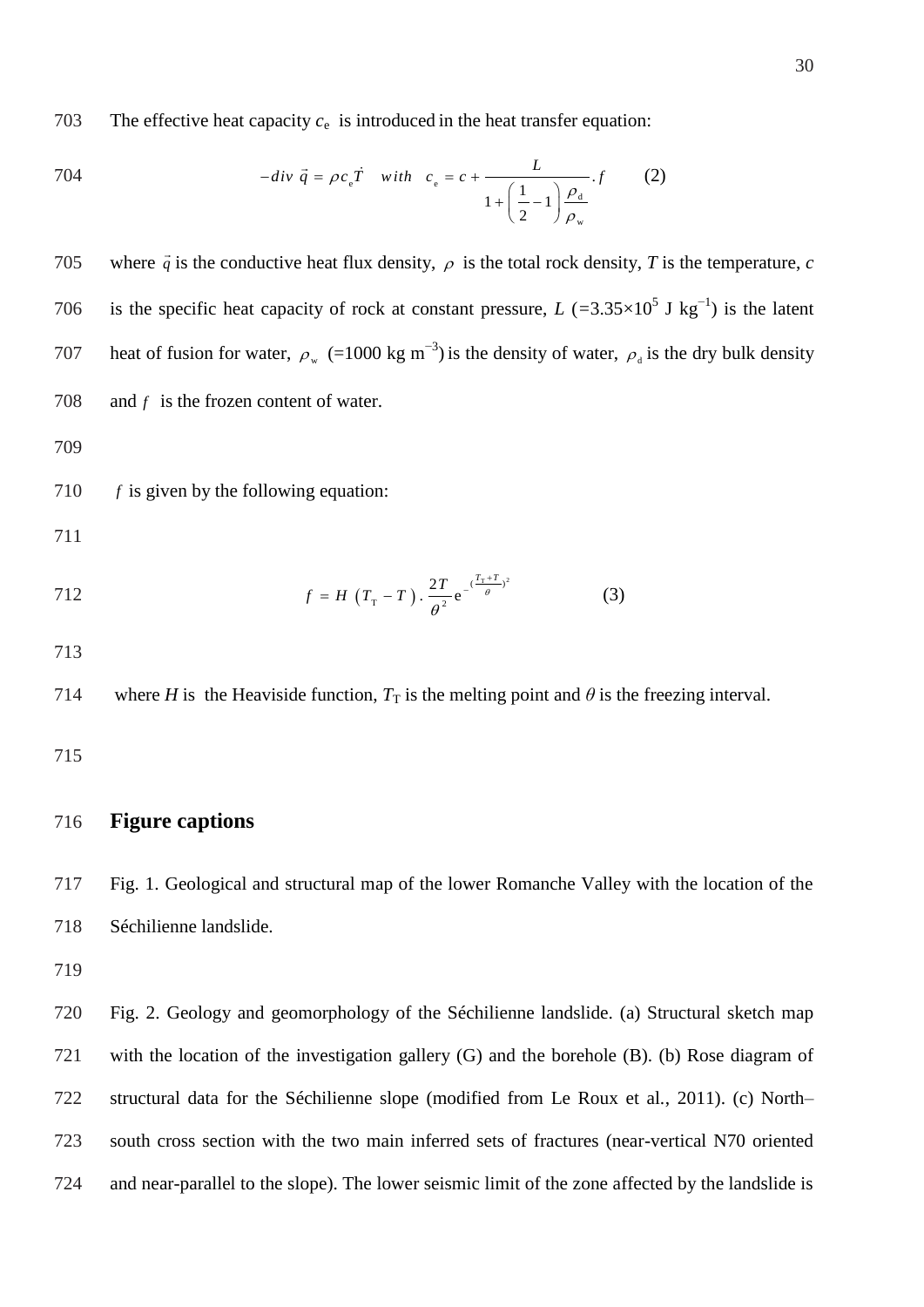drawn, considering the two *Vp* threshold limits at 3000 m s<sup> $^{-1}$ </sup> (dotted red line) and 3500 m s<sup> $^{-1}$ </sup> (plain red line).

 Fig. 3. Photographs of characteristic structures observed in the Séchilienne slope. (a) Meter- size fractures dipping nearly parallel to the slope and intersecting the N70 oriented near- vertical fractures. This geometry contributes to the downward motion of the slope. (b) Fracture parallel to the slope in the depletion zone. (c) Penetrative fracture set parallel to the slope in the accumulation zone.

 Fig. 4. Permafrost model showing five distinct layers and the temperature vertical profile 735 curve (red line) (modified from Riseborough et al., 2008).  $T_{\text{bot}}$ : mean annual temperature at 736 the bottom of the permafrost.  $T_{\text{top}}$ : mean annual temperature at the top of the permafrost.  $T_{\text{max}}$ : 737 mean annual air temperature. *T*<sub>mag</sub>: mean annual ground surface temperature.

 Fig. 5. Paleo-temperature curves from the last 21,000 years (see text for details). Temperature data are in dotted lines, with different colors according to the authors: (1) blue: Davis et al. (2003); (2) red: Ilyashuk et al. (2009); and (3) green: Alley (2000). Chronologies of Davis et 742 al. (2003) and Ilyashuk et al. (2009) are based on  ${}^{14}C$  calibrated ages, whereas that of Alley (2000) is based on the GISP2 ice core. Both our data and the reference data are plotted on the 744 Cal BP scale. Reconstructed temperatures are in solid lines.  $T_{\text{mwa}}$ : mean annual temperature 745 curve for the warmest months.  $T_{\text{maa}}$ : mean annual air temperature curve.  $T_{\text{mco}}$ : mean annual temperature curve for the coldest months. *ATA*: annual temperature amplitude. Four climate periods (labeled A to D) are distinguished. The melting of the Romanche glacier in the valley bottom until 14.3 ka is also indicated.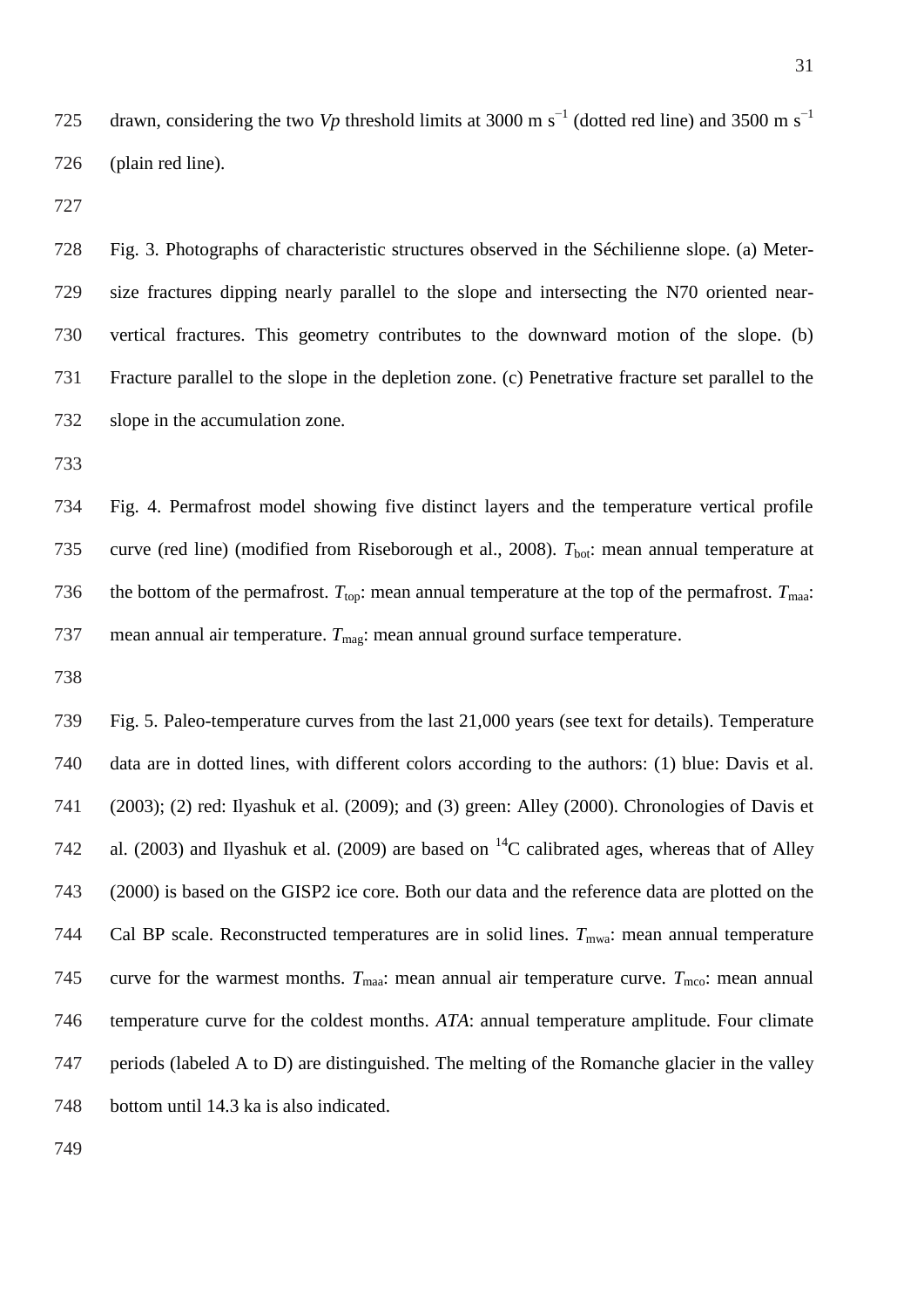Fig. 6. 2D reconstruction of the Séchilienne slope geometry before destabilization corresponding to the cross-section in Fig. 2c, obtained by balancing the depletion and accumulation surfaces. The uncertainty on the landslide base (threshold between 3000 and 753 3500 m s<sup>-1</sup>) is shown with red lines.

 Fig. 7. 2D Séchilienne slope model with the applied boundary conditions. The glacier at 15.6 756 ka is in blue.  $T_{top}$ : Temperature deduced from the TTOP model and imposed at the surface. *T*bg: Temperature at the base of the glacier. The thickness of the glacier varies between 0 and 820 m.

 Fig. 8. Results of 2D thermal numerical modeling. (a) Temperature distributions simulated 761 for model 1T (constant *n*-factors  $n_T = 0.7$  and  $n_F = 0.5$  and temperate glacier) at the seven different times shown in (b). The permafrost and glacier extensions are shown in dark and light blue, respectively. P1 to P4 show the locations where permafrost thickness values were extracted (Table 3).

 Fig. 9. 2D temperature distributions simulated for the three models 1C, 2C and 2T (1: constant *n*-factors; 2: variable *n*-factors; C: cold glacier; T: temperate glacier) at different times, applying the temperature curves in Fig. 5. The permafrost and glacier extensions are shown with deep and light blue colors, respectively. P1 to P4 show the locations where permafrost thickness values were extracted (Table 3).

 Fig. 10. Maximum permafrost depths computed for the four models (default values) along the Séchilienne slope before destabilization. They are compared to the landslide geometry, 774 considering the two thresholds at 3000 m  $s^{-1}$  (dotted red line) and 3500 m  $s^{-1}$  (solid red line).